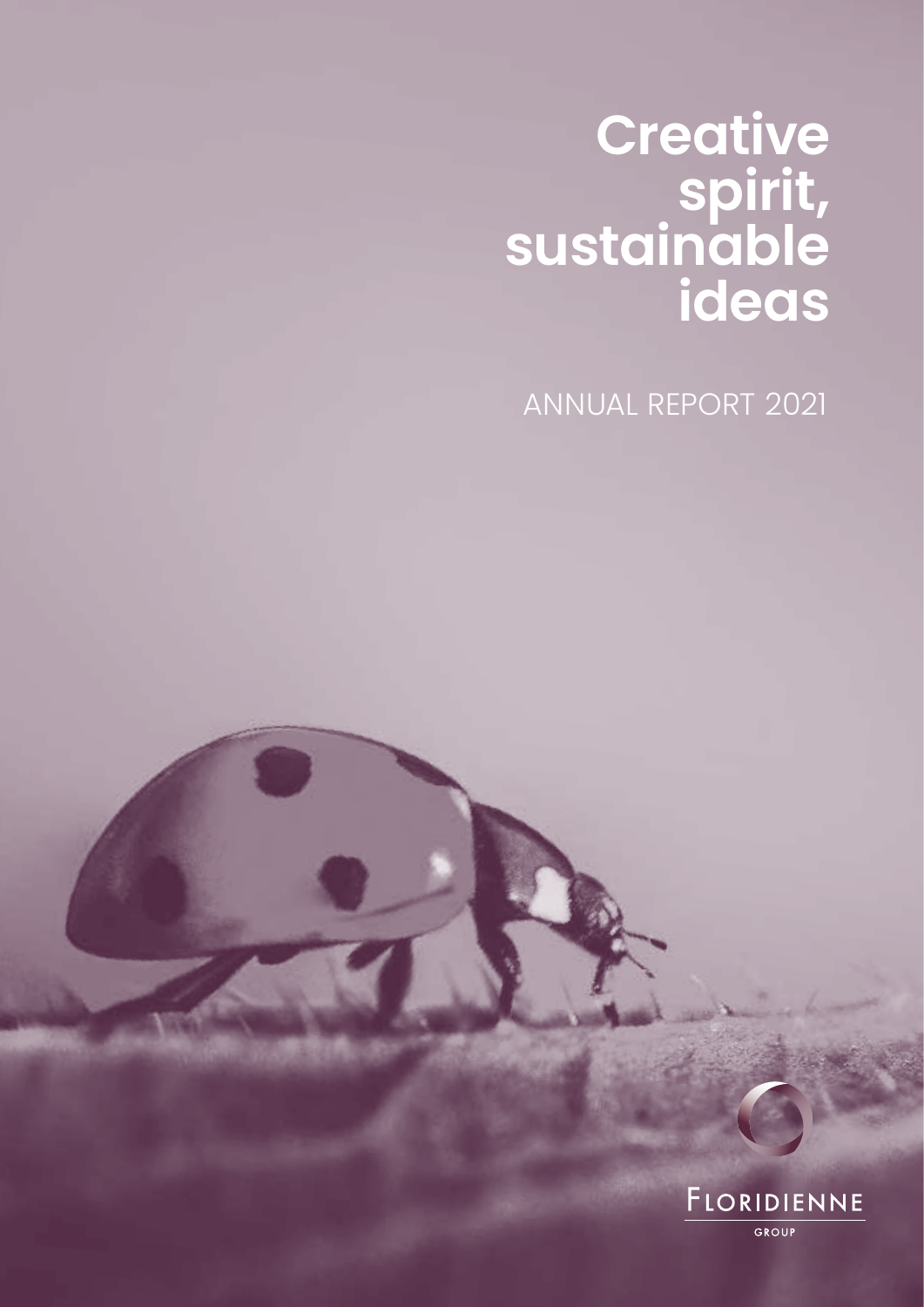# **CONSOLIDATED ACCOUNTS 2021**

# **CONTENTS**

| <b>CONSOLIDATED BALANCE SHEET</b>                     | 01 |
|-------------------------------------------------------|----|
| <b>CONSOLIDATED INCOME STATEMENT</b>                  | 02 |
| <b>CONSOLIDATED STATEMENT OF COMPREHENSIVE INCOME</b> | 03 |
| TABLE OF CONSOLIDATED CASH FLOWS                      | 04 |
| <b>CONSOLIDATED STATEMENT OF CHANGES IN EQUITY</b>    | 05 |
| <b>AUDITOR'S REPORT</b>                               | 06 |
| <b>FINANCIAL CALENDAR</b>                             | 13 |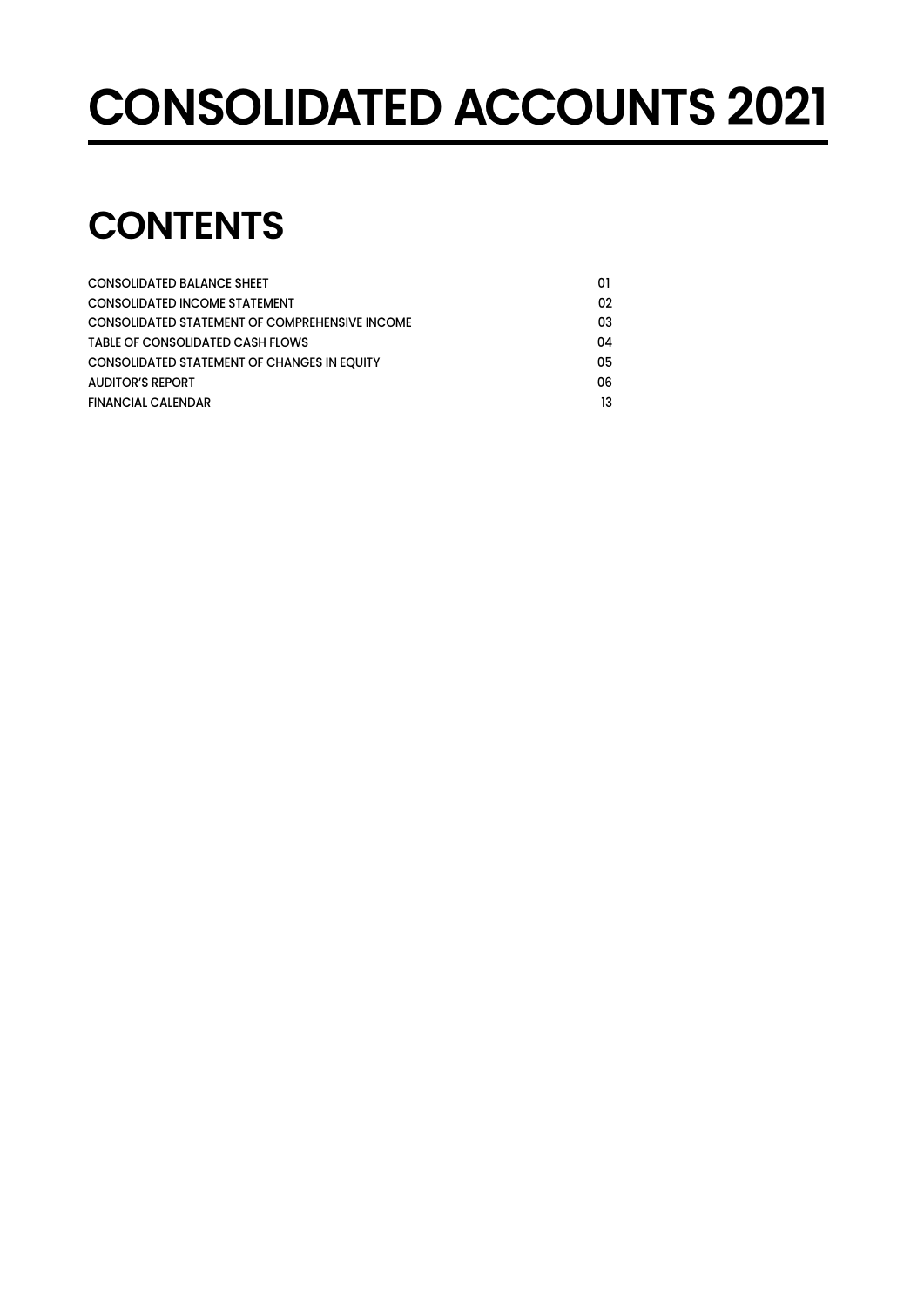# **CONSOLIDATED BALANCE SHEET**

| <b>ASSETS IN EUR THOUSANDS</b>                   | <b>Note</b>  | 31/12/21 | 31/12/20 |
|--------------------------------------------------|--------------|----------|----------|
| <b>NON-CURRENT ASSETS</b>                        |              | 221,325  | 187,709  |
| Intangible assets                                | 11           | 19,732   | 4,187    |
| Goodwill                                         | $\mathbb{I}$ | 98,711   | 96,405   |
| Right-of-use assets                              | 12           | 5,722    | 8,384    |
| Tangible assets                                  | 12           | 80,011   | 66,257   |
| Holdings consolidated using the equity method    | 13           | 2,861    | 2,604    |
| Deferred tax assets                              | 4            | 1,441    | 4,357    |
| Other assets                                     | 15           | 12,846   | 5,514    |
| <b>CURRENT ASSETS</b>                            |              | 196,049  | 203,048  |
| Inventories                                      | 17           | 50,039   | 46,973   |
| <b>Biological inventories</b>                    | 17           | 3,322    | 3,508    |
| Trade receivables                                | 26           | 64,500   | 61,230   |
| Current tax assets                               |              | 11,927   | 9,548    |
| Other financial assets                           | 18           | 1,322    | 616      |
| Cash and cash equivalents                        | 19           | 52,949   | 49,477   |
| Other assets                                     | 15           | 11,990   | 9,041    |
|                                                  |              | 196,049  | 180,391  |
| Assets held for sale                             | 16           | $\Omega$ | 22,657   |
| <b>TOTAL ASSETS</b>                              |              | 417,374  | 390,756  |
|                                                  |              |          |          |
| <b>EQUITY AND LIABILITIES IN EUR THOUSANDS</b>   | <b>Note</b>  | 31/12/21 | 31/12/20 |
| <b>TOTAL EQUITY</b>                              | 24           | 171,905  | 142,883  |
| Floridienne equity                               |              | 131,611  | 117,292  |
| Non-controlling interests                        |              | 40,294   | 25,591   |
| <b>LIABILITIES</b>                               |              | 245,469  | 247,874  |
| Non-current liabilities                          |              | 143,776  | 138,670  |
| Interest-bearing debts                           | 20           | 119,808  | 119,221  |
| Lease commitment debts                           | 20           | 4,156    | 6,370    |
| Subsidies received                               |              | 5,235    | 2,574    |
| Provisions                                       | 21           | 1,375    | 1,319    |
| Staff benefits                                   | 22           | 1,837    | 1,859    |
| Deferred tax liabilities                         | 4            | 5,166    | 2,888    |
| Other long-term debts                            | 20           | 6,200    | 4,439    |
| <b>Current liabilities</b>                       |              | 101,693  | 109,204  |
| Interest-bearing debts                           | 20           | 30,399   | 28,915   |
| Lease commitment debts                           | 20           | 1,606    | 1,857    |
| Subsidies received                               |              | 234      | 199      |
| Provisions                                       | 21           | 56       | 27       |
| Staff benefits                                   | 22           | 804      | 731      |
| Trade payables                                   | 26           | 38,130   | 30,351   |
| Current tax liabilities                          |              | 7,533    | 6,631    |
| Other liabilities                                | 23           | 22,931   | 20,911   |
|                                                  |              | 101,693  | 89,622   |
| Liabilities associated with assets held for sale | 16           | $\Omega$ | 19,582   |
| <b>TOTAL LIABILITIES</b>                         |              | 417,374  | 390,756  |

The consolidated equity amounted to € 171.9 million as at 31 December 2021, compared with € 142.9 million as at 31 December 2020.

The net financial indebtedness of the Group fell by € 5.5 million in 2021 to € 97.3 million (excluding lease commitment debts (IFRS 16). This fall may be attributed primarily to the positive cash flows generated by the Group's activities during the financial year. The consolidated cash position is sound at  $\epsilon$  52.9 million.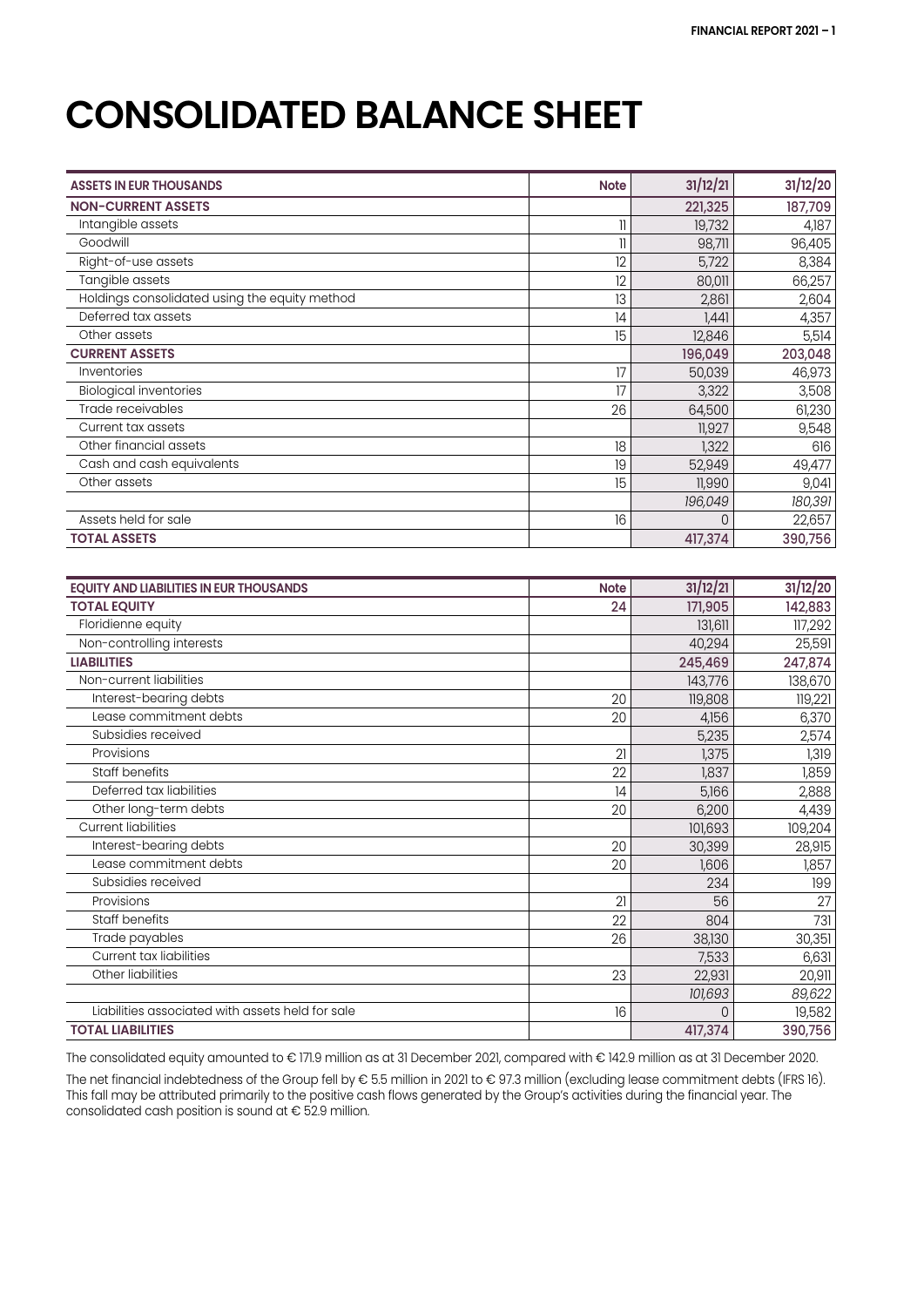# **CONSOLIDATED INCOME STATEMENT**

|                                                          | <b>Note</b> | 31/12/21   | 31/12/20   |
|----------------------------------------------------------|-------------|------------|------------|
| <b>OPERATING INCOME</b>                                  |             | 362,779    | 380,287    |
| Turnover                                                 | 6           | 353,094    | 373,942    |
| Other operating income                                   | 6           | 9,684      | 6,345      |
| <b>OPERATING EXPENSES (-)</b>                            |             | $-317,035$ | $-342,238$ |
| Raw materials and consumables                            |             | $-157,202$ | $-193,519$ |
| Staff costs                                              |             | $-79,905$  | $-75,792$  |
| Other operating expenses                                 | 6           | $-79,928$  | $-72,927$  |
| <b>EBITDA</b>                                            |             | 45,744     | 38,049     |
| Amortisation and impairment                              |             | $-15,286$  | $-18,667$  |
| <b>OPERATING RESULT</b>                                  |             | 30,458     | 19,382     |
| Result from disposal of non-current assets               | 8           | 1,465      | -404       |
| Debt burden                                              | 9           | $-4,818$   | $-3,443$   |
| Other financial results                                  | 9           | $-247$     | $-153$     |
| Share of the net result of equity-accounted companies    | 13          | 53         | 48         |
| <b>RESULT BEFORE TAX</b>                                 |             | 26,911     | 15,430     |
| Tax on the result                                        | 10          | $-8,318$   | $-6,987$   |
| <b>CONSOLIDATED RESULT FOR THE FINANCIAL YEAR</b>        |             | 18,593     | 8,443      |
| Attributable to Floridienne shareholders                 |             | 13,173     | 4,273      |
| Attributable to non-controlling interests                |             | 5,420      | 4,170      |
|                                                          |             |            |            |
| Net result attributable to Floridienne per basic share   | 25          | 13.45      | 4.36       |
| Net result attributable to Floridienne per diluted share | 25          | 13.45      | 4.36       |

The Floridienne Group turnover in 2021 amounted to € 353.1 million, down 13% compared with € 373.9 million in 2020. This reduction of € 20.8 million may be attributed mainly to the removal of SALM INVEST and GEL MANCHE from the consolidation scope in January 2021 and that of IKA on 30 September 2020 further to their disposal. These removals were nevertheless partially offset by the entry into the consolidation scope of Biological Services in 2021 and that of Beneficial Insectary on 30 November 2020, as well as internal growth.

The EBITDA amounted to € 45.7 million as at 31 December 2021, up € 7.7 million compared with € 38 million as at 31 December 2020 thanks to the dynamism of our Life Science Division (+ € 6.5 million brought in, mainly through acquisitions) and our Chemicals Division (+ € 1.4 million brought in by organic growth and exchange rate effects at Kimflor).

Amortisations and impairments amounted to € 15.3 million, down € 3.4 million compared with the previous year. As at 31 December 2021, these included extraordinary impairments on CHEMCOM (€ 2.5 million, IKA (€ 1.2 million) and SOPRAL  $(\epsilon$  0.4 million).

The operating result rose by € 11.1 million owing to the extraordinary impairments recognised in 2020. It stood at € 30.5 million in 2021, compared with € 19.4 million the year before.

The disposal of SALM INVEST and GEL MANCHE in January 2021 led to recognition of a gain of € 1.5 million. The sale of our vanilla activities (SOPRAL and KAMAPIN) did not result in a significant gain or loss.

The disposal of IKA was concluded on 6 October 2020 and resulted in an accounting loss of € 1.6 million recognised in impairments for € 1.2 million (booked as at 30 June 2020) and in the result on the disposal of non-current assets for  $∈$  0.4 million.

The disposal of SALM INVEST and GEL MANCHE in January 2021 led to recognition of a gain of € 1.5 million. The sale of our The sale of our vanilla activities (SOPRAL and KAMAPIN) did not result in a significant gain or loss.

The Group therefore closed its 2021 financial year with an improved consolidated net result of € 18.6 million, up € 10.2 million compared with € 8.4 million in 2020. The Group's share of the net result increased to € 13.2 million, compared with € 4.3 million as at 31 December 2020.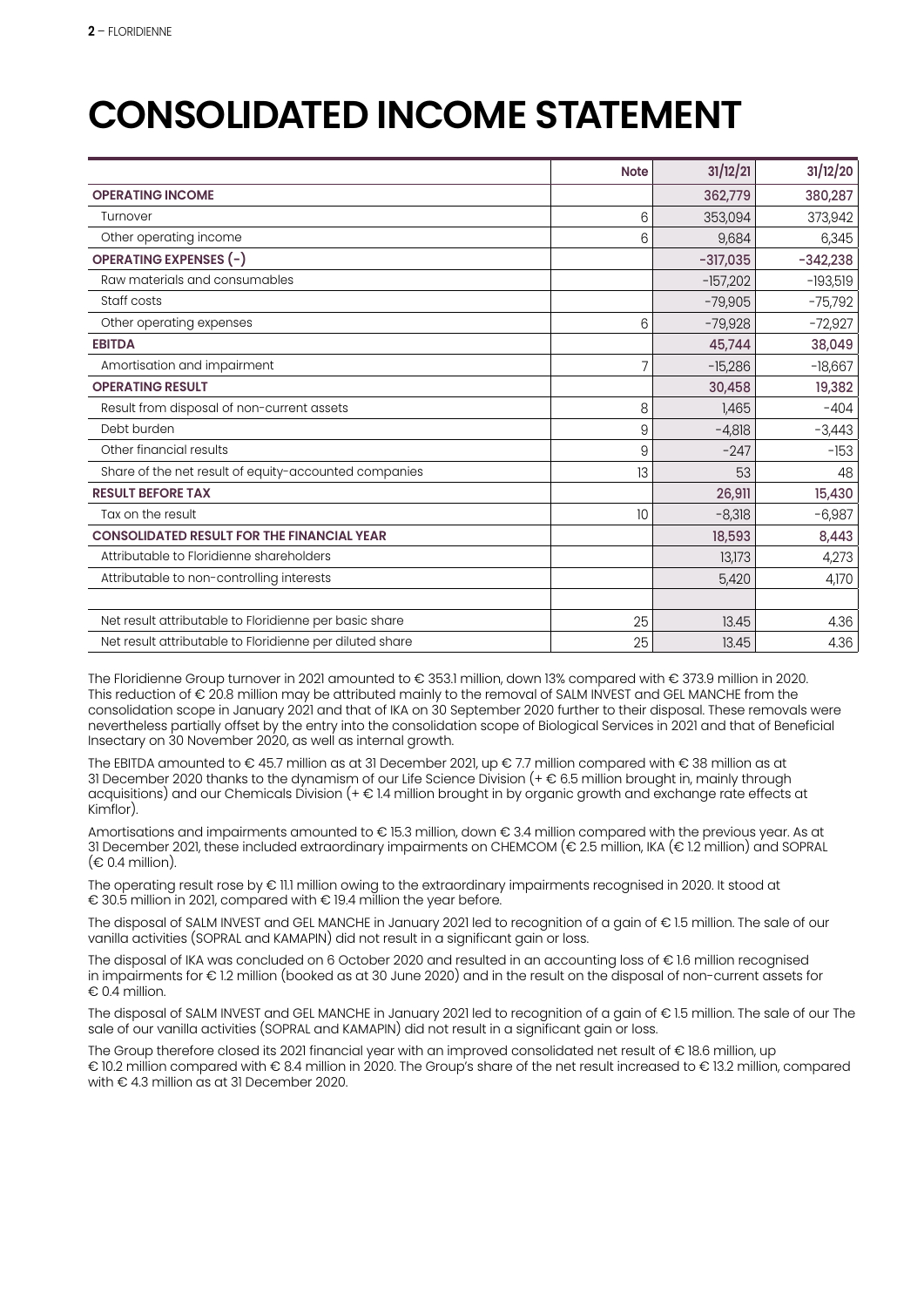### **CONSOLIDATED STATEMENT OF COMPREHENSIVE INCOME**

|                                                                                          | 31/12/21 | 31/12/20 |
|------------------------------------------------------------------------------------------|----------|----------|
| Consolidated result for the financial year                                               | 18,593   | 8,443    |
| Other comprehensive income                                                               |          |          |
| Items that can be reclassified in the income statement in future financial years         |          |          |
| Changes in the fair value of financial assets through other comprehensive income (FVOCI) |          |          |
| Gain / loss (net) on cash flow hedges                                                    | $-1,314$ | 547      |
| Conversion rate adjustments linked to consolidated companies                             | $-114$   | $-6.327$ |
| Other changes                                                                            |          |          |
| Items that cannot be reclassified in the income statement in future financial years      |          |          |
| Actuarial gains (losses) from defined benefits                                           |          | 0        |
| <b>TOTAL COMPREHENSIVE INCOME FOR THE PERIOD AFTER TAXES</b>                             | 17,165   | 2,663    |
| Attributable to:                                                                         |          |          |
| Floridienne shareholders                                                                 | 12,662   | $-336$   |
| Non-controlling interests                                                                | 4,503    | 2,999    |

The conversion rate adjustments relate mainly the TRY and USD.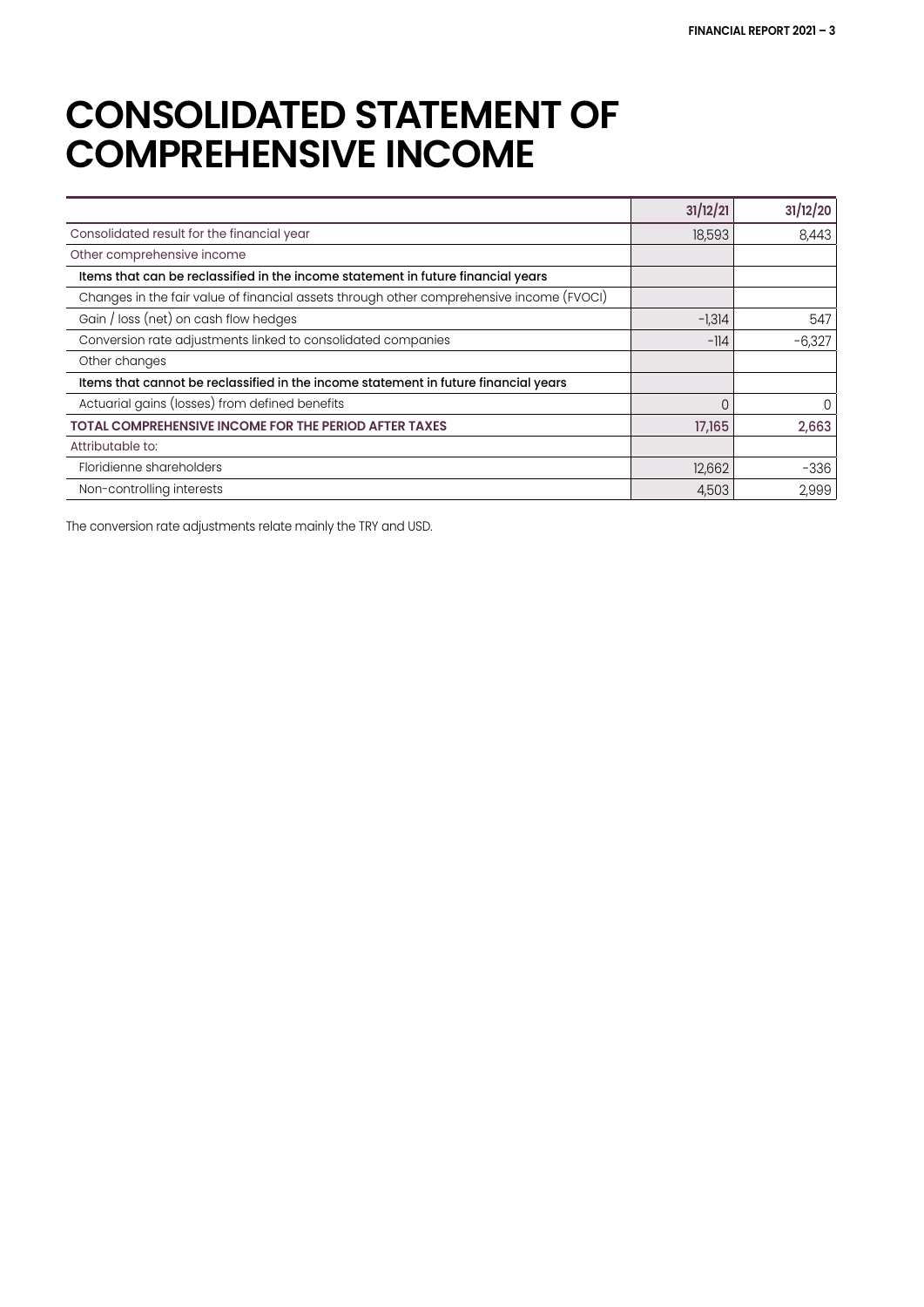# **TABLE OF CONSOLIDATED CASH FLOWS**

| Result for the financial year before taxes<br>26,911<br>15,430<br>Amortisation - impairment<br>$7,$ 11<br>18,885<br>16,844<br>Impairment on inventories<br>$-53$<br>195<br>Result of companies consolidated using the equity method<br>13<br>283<br>$-48$<br>Provisions<br>21<br>$-1,950$<br>67<br>Capital gains / losses on the disposal of assets<br>8<br>643<br>$-7,871$<br>Taxes for the financial year<br>$-6,618$<br>10<br>6,057<br>Financial charges<br>9<br>$-2,424$<br>4,378<br>Other<br>868<br>0<br>37,798<br>33,801<br><b>SELF-FINANCING GROSS MARGIN</b><br>Changes in current assets / liabilities<br>Inventories<br>17<br>$-4,754$<br>$-2,136$<br>Receivables and other<br>27<br>$-8,084$<br>995<br>Amounts payable<br>27<br>$-6,270$<br>571<br><b>CHANGE IN THE WORKING CAPITAL REQUIREMENT</b><br>$-12,266$<br>$-7,410$<br>25,532<br>26,390<br>NET CASH FLOW RELATING TO OPERATING ACTIVITIES<br>Investment transactions<br>Acquisitions of intangible assets<br>$\ensuremath{\mathsf{ll}}$<br>$-1,568$<br>-991<br>12<br>Acquisitions of tangible assets<br>$-26,071$<br>$-14,543$<br>Acquisitions of financial assets after deduction of cash acquired<br>13, 15<br>$-10,445$<br>$-29,292$<br>Acquisitions of other financial assets<br>13,15<br>$-7,991$<br>-9<br>New loans<br>15<br>$-302$<br>$-471$<br><b>TOTAL INVESTMENTS</b><br>$-46,377$<br>$-45,305$<br>Divestment transactions<br>Disposals of intangible assets<br>31<br>11<br>0<br>Disposals of tangible assets<br>12<br>1,749<br>241<br>Disposals of financial assets after deduction of cash disposed of<br>13, 15<br>5,966<br>9,185<br>Income from holdings<br>99<br>0<br>Repayment of loans<br>15<br>58<br>115<br><b>TOTAL DIVESTMENTS</b><br>7,774<br>9,671<br><b>CASH FROM INVESTMENTS</b><br>$-38,603$<br>$-35,634$<br><b>Financing transactions</b><br>Capital increases in non-controlling holdings<br>662<br>20,812<br>Acquisitions and disposals of financial assets<br>$-639$<br>$-18$<br>New loans and subsidies<br>20<br>15,246<br>56,055<br>Repayment of financial debts<br>9<br>$-10,868$<br>$-6,018$<br>Change in bank overdraft<br>24<br>4,188<br>$-5,746$<br>Financial charges<br>$-6,057$<br>$-4,378$<br>Dividends paid by the parent company<br>$-2,253$<br>0<br>Changes in own shares<br>0<br>0<br>Dividends paid by subsidiaries to non-controlling holdings<br>$-2,295$<br>$-3,434$<br>CASH FROM FINANCING ACTIVITIES (+/-)<br>16,996<br>38,262<br><b>CHANGES IN CASH POSITION</b><br>3,924<br>29,018<br>Cash in hand at the start of the financial year<br>22,091<br>49,477 | <b>Notes</b> | 31/12/21 | 31/12/20 |
|----------------------------------------------------------------------------------------------------------------------------------------------------------------------------------------------------------------------------------------------------------------------------------------------------------------------------------------------------------------------------------------------------------------------------------------------------------------------------------------------------------------------------------------------------------------------------------------------------------------------------------------------------------------------------------------------------------------------------------------------------------------------------------------------------------------------------------------------------------------------------------------------------------------------------------------------------------------------------------------------------------------------------------------------------------------------------------------------------------------------------------------------------------------------------------------------------------------------------------------------------------------------------------------------------------------------------------------------------------------------------------------------------------------------------------------------------------------------------------------------------------------------------------------------------------------------------------------------------------------------------------------------------------------------------------------------------------------------------------------------------------------------------------------------------------------------------------------------------------------------------------------------------------------------------------------------------------------------------------------------------------------------------------------------------------------------------------------------------------------------------------------------------------------------------------------------------------------------------------------------------------------------------------------------------------------------------------------------------------------------------------------------------------------------------------------------------------------------------------------------------------------------------------------------------------------------------------|--------------|----------|----------|
|                                                                                                                                                                                                                                                                                                                                                                                                                                                                                                                                                                                                                                                                                                                                                                                                                                                                                                                                                                                                                                                                                                                                                                                                                                                                                                                                                                                                                                                                                                                                                                                                                                                                                                                                                                                                                                                                                                                                                                                                                                                                                                                                                                                                                                                                                                                                                                                                                                                                                                                                                                                  |              |          |          |
|                                                                                                                                                                                                                                                                                                                                                                                                                                                                                                                                                                                                                                                                                                                                                                                                                                                                                                                                                                                                                                                                                                                                                                                                                                                                                                                                                                                                                                                                                                                                                                                                                                                                                                                                                                                                                                                                                                                                                                                                                                                                                                                                                                                                                                                                                                                                                                                                                                                                                                                                                                                  |              |          |          |
|                                                                                                                                                                                                                                                                                                                                                                                                                                                                                                                                                                                                                                                                                                                                                                                                                                                                                                                                                                                                                                                                                                                                                                                                                                                                                                                                                                                                                                                                                                                                                                                                                                                                                                                                                                                                                                                                                                                                                                                                                                                                                                                                                                                                                                                                                                                                                                                                                                                                                                                                                                                  |              |          |          |
|                                                                                                                                                                                                                                                                                                                                                                                                                                                                                                                                                                                                                                                                                                                                                                                                                                                                                                                                                                                                                                                                                                                                                                                                                                                                                                                                                                                                                                                                                                                                                                                                                                                                                                                                                                                                                                                                                                                                                                                                                                                                                                                                                                                                                                                                                                                                                                                                                                                                                                                                                                                  |              |          |          |
|                                                                                                                                                                                                                                                                                                                                                                                                                                                                                                                                                                                                                                                                                                                                                                                                                                                                                                                                                                                                                                                                                                                                                                                                                                                                                                                                                                                                                                                                                                                                                                                                                                                                                                                                                                                                                                                                                                                                                                                                                                                                                                                                                                                                                                                                                                                                                                                                                                                                                                                                                                                  |              |          |          |
|                                                                                                                                                                                                                                                                                                                                                                                                                                                                                                                                                                                                                                                                                                                                                                                                                                                                                                                                                                                                                                                                                                                                                                                                                                                                                                                                                                                                                                                                                                                                                                                                                                                                                                                                                                                                                                                                                                                                                                                                                                                                                                                                                                                                                                                                                                                                                                                                                                                                                                                                                                                  |              |          |          |
|                                                                                                                                                                                                                                                                                                                                                                                                                                                                                                                                                                                                                                                                                                                                                                                                                                                                                                                                                                                                                                                                                                                                                                                                                                                                                                                                                                                                                                                                                                                                                                                                                                                                                                                                                                                                                                                                                                                                                                                                                                                                                                                                                                                                                                                                                                                                                                                                                                                                                                                                                                                  |              |          |          |
|                                                                                                                                                                                                                                                                                                                                                                                                                                                                                                                                                                                                                                                                                                                                                                                                                                                                                                                                                                                                                                                                                                                                                                                                                                                                                                                                                                                                                                                                                                                                                                                                                                                                                                                                                                                                                                                                                                                                                                                                                                                                                                                                                                                                                                                                                                                                                                                                                                                                                                                                                                                  |              |          |          |
|                                                                                                                                                                                                                                                                                                                                                                                                                                                                                                                                                                                                                                                                                                                                                                                                                                                                                                                                                                                                                                                                                                                                                                                                                                                                                                                                                                                                                                                                                                                                                                                                                                                                                                                                                                                                                                                                                                                                                                                                                                                                                                                                                                                                                                                                                                                                                                                                                                                                                                                                                                                  |              |          |          |
|                                                                                                                                                                                                                                                                                                                                                                                                                                                                                                                                                                                                                                                                                                                                                                                                                                                                                                                                                                                                                                                                                                                                                                                                                                                                                                                                                                                                                                                                                                                                                                                                                                                                                                                                                                                                                                                                                                                                                                                                                                                                                                                                                                                                                                                                                                                                                                                                                                                                                                                                                                                  |              |          |          |
|                                                                                                                                                                                                                                                                                                                                                                                                                                                                                                                                                                                                                                                                                                                                                                                                                                                                                                                                                                                                                                                                                                                                                                                                                                                                                                                                                                                                                                                                                                                                                                                                                                                                                                                                                                                                                                                                                                                                                                                                                                                                                                                                                                                                                                                                                                                                                                                                                                                                                                                                                                                  |              |          |          |
|                                                                                                                                                                                                                                                                                                                                                                                                                                                                                                                                                                                                                                                                                                                                                                                                                                                                                                                                                                                                                                                                                                                                                                                                                                                                                                                                                                                                                                                                                                                                                                                                                                                                                                                                                                                                                                                                                                                                                                                                                                                                                                                                                                                                                                                                                                                                                                                                                                                                                                                                                                                  |              |          |          |
|                                                                                                                                                                                                                                                                                                                                                                                                                                                                                                                                                                                                                                                                                                                                                                                                                                                                                                                                                                                                                                                                                                                                                                                                                                                                                                                                                                                                                                                                                                                                                                                                                                                                                                                                                                                                                                                                                                                                                                                                                                                                                                                                                                                                                                                                                                                                                                                                                                                                                                                                                                                  |              |          |          |
|                                                                                                                                                                                                                                                                                                                                                                                                                                                                                                                                                                                                                                                                                                                                                                                                                                                                                                                                                                                                                                                                                                                                                                                                                                                                                                                                                                                                                                                                                                                                                                                                                                                                                                                                                                                                                                                                                                                                                                                                                                                                                                                                                                                                                                                                                                                                                                                                                                                                                                                                                                                  |              |          |          |
|                                                                                                                                                                                                                                                                                                                                                                                                                                                                                                                                                                                                                                                                                                                                                                                                                                                                                                                                                                                                                                                                                                                                                                                                                                                                                                                                                                                                                                                                                                                                                                                                                                                                                                                                                                                                                                                                                                                                                                                                                                                                                                                                                                                                                                                                                                                                                                                                                                                                                                                                                                                  |              |          |          |
|                                                                                                                                                                                                                                                                                                                                                                                                                                                                                                                                                                                                                                                                                                                                                                                                                                                                                                                                                                                                                                                                                                                                                                                                                                                                                                                                                                                                                                                                                                                                                                                                                                                                                                                                                                                                                                                                                                                                                                                                                                                                                                                                                                                                                                                                                                                                                                                                                                                                                                                                                                                  |              |          |          |
|                                                                                                                                                                                                                                                                                                                                                                                                                                                                                                                                                                                                                                                                                                                                                                                                                                                                                                                                                                                                                                                                                                                                                                                                                                                                                                                                                                                                                                                                                                                                                                                                                                                                                                                                                                                                                                                                                                                                                                                                                                                                                                                                                                                                                                                                                                                                                                                                                                                                                                                                                                                  |              |          |          |
|                                                                                                                                                                                                                                                                                                                                                                                                                                                                                                                                                                                                                                                                                                                                                                                                                                                                                                                                                                                                                                                                                                                                                                                                                                                                                                                                                                                                                                                                                                                                                                                                                                                                                                                                                                                                                                                                                                                                                                                                                                                                                                                                                                                                                                                                                                                                                                                                                                                                                                                                                                                  |              |          |          |
|                                                                                                                                                                                                                                                                                                                                                                                                                                                                                                                                                                                                                                                                                                                                                                                                                                                                                                                                                                                                                                                                                                                                                                                                                                                                                                                                                                                                                                                                                                                                                                                                                                                                                                                                                                                                                                                                                                                                                                                                                                                                                                                                                                                                                                                                                                                                                                                                                                                                                                                                                                                  |              |          |          |
|                                                                                                                                                                                                                                                                                                                                                                                                                                                                                                                                                                                                                                                                                                                                                                                                                                                                                                                                                                                                                                                                                                                                                                                                                                                                                                                                                                                                                                                                                                                                                                                                                                                                                                                                                                                                                                                                                                                                                                                                                                                                                                                                                                                                                                                                                                                                                                                                                                                                                                                                                                                  |              |          |          |
|                                                                                                                                                                                                                                                                                                                                                                                                                                                                                                                                                                                                                                                                                                                                                                                                                                                                                                                                                                                                                                                                                                                                                                                                                                                                                                                                                                                                                                                                                                                                                                                                                                                                                                                                                                                                                                                                                                                                                                                                                                                                                                                                                                                                                                                                                                                                                                                                                                                                                                                                                                                  |              |          |          |
|                                                                                                                                                                                                                                                                                                                                                                                                                                                                                                                                                                                                                                                                                                                                                                                                                                                                                                                                                                                                                                                                                                                                                                                                                                                                                                                                                                                                                                                                                                                                                                                                                                                                                                                                                                                                                                                                                                                                                                                                                                                                                                                                                                                                                                                                                                                                                                                                                                                                                                                                                                                  |              |          |          |
|                                                                                                                                                                                                                                                                                                                                                                                                                                                                                                                                                                                                                                                                                                                                                                                                                                                                                                                                                                                                                                                                                                                                                                                                                                                                                                                                                                                                                                                                                                                                                                                                                                                                                                                                                                                                                                                                                                                                                                                                                                                                                                                                                                                                                                                                                                                                                                                                                                                                                                                                                                                  |              |          |          |
|                                                                                                                                                                                                                                                                                                                                                                                                                                                                                                                                                                                                                                                                                                                                                                                                                                                                                                                                                                                                                                                                                                                                                                                                                                                                                                                                                                                                                                                                                                                                                                                                                                                                                                                                                                                                                                                                                                                                                                                                                                                                                                                                                                                                                                                                                                                                                                                                                                                                                                                                                                                  |              |          |          |
|                                                                                                                                                                                                                                                                                                                                                                                                                                                                                                                                                                                                                                                                                                                                                                                                                                                                                                                                                                                                                                                                                                                                                                                                                                                                                                                                                                                                                                                                                                                                                                                                                                                                                                                                                                                                                                                                                                                                                                                                                                                                                                                                                                                                                                                                                                                                                                                                                                                                                                                                                                                  |              |          |          |
|                                                                                                                                                                                                                                                                                                                                                                                                                                                                                                                                                                                                                                                                                                                                                                                                                                                                                                                                                                                                                                                                                                                                                                                                                                                                                                                                                                                                                                                                                                                                                                                                                                                                                                                                                                                                                                                                                                                                                                                                                                                                                                                                                                                                                                                                                                                                                                                                                                                                                                                                                                                  |              |          |          |
|                                                                                                                                                                                                                                                                                                                                                                                                                                                                                                                                                                                                                                                                                                                                                                                                                                                                                                                                                                                                                                                                                                                                                                                                                                                                                                                                                                                                                                                                                                                                                                                                                                                                                                                                                                                                                                                                                                                                                                                                                                                                                                                                                                                                                                                                                                                                                                                                                                                                                                                                                                                  |              |          |          |
|                                                                                                                                                                                                                                                                                                                                                                                                                                                                                                                                                                                                                                                                                                                                                                                                                                                                                                                                                                                                                                                                                                                                                                                                                                                                                                                                                                                                                                                                                                                                                                                                                                                                                                                                                                                                                                                                                                                                                                                                                                                                                                                                                                                                                                                                                                                                                                                                                                                                                                                                                                                  |              |          |          |
|                                                                                                                                                                                                                                                                                                                                                                                                                                                                                                                                                                                                                                                                                                                                                                                                                                                                                                                                                                                                                                                                                                                                                                                                                                                                                                                                                                                                                                                                                                                                                                                                                                                                                                                                                                                                                                                                                                                                                                                                                                                                                                                                                                                                                                                                                                                                                                                                                                                                                                                                                                                  |              |          |          |
|                                                                                                                                                                                                                                                                                                                                                                                                                                                                                                                                                                                                                                                                                                                                                                                                                                                                                                                                                                                                                                                                                                                                                                                                                                                                                                                                                                                                                                                                                                                                                                                                                                                                                                                                                                                                                                                                                                                                                                                                                                                                                                                                                                                                                                                                                                                                                                                                                                                                                                                                                                                  |              |          |          |
|                                                                                                                                                                                                                                                                                                                                                                                                                                                                                                                                                                                                                                                                                                                                                                                                                                                                                                                                                                                                                                                                                                                                                                                                                                                                                                                                                                                                                                                                                                                                                                                                                                                                                                                                                                                                                                                                                                                                                                                                                                                                                                                                                                                                                                                                                                                                                                                                                                                                                                                                                                                  |              |          |          |
|                                                                                                                                                                                                                                                                                                                                                                                                                                                                                                                                                                                                                                                                                                                                                                                                                                                                                                                                                                                                                                                                                                                                                                                                                                                                                                                                                                                                                                                                                                                                                                                                                                                                                                                                                                                                                                                                                                                                                                                                                                                                                                                                                                                                                                                                                                                                                                                                                                                                                                                                                                                  |              |          |          |
|                                                                                                                                                                                                                                                                                                                                                                                                                                                                                                                                                                                                                                                                                                                                                                                                                                                                                                                                                                                                                                                                                                                                                                                                                                                                                                                                                                                                                                                                                                                                                                                                                                                                                                                                                                                                                                                                                                                                                                                                                                                                                                                                                                                                                                                                                                                                                                                                                                                                                                                                                                                  |              |          |          |
|                                                                                                                                                                                                                                                                                                                                                                                                                                                                                                                                                                                                                                                                                                                                                                                                                                                                                                                                                                                                                                                                                                                                                                                                                                                                                                                                                                                                                                                                                                                                                                                                                                                                                                                                                                                                                                                                                                                                                                                                                                                                                                                                                                                                                                                                                                                                                                                                                                                                                                                                                                                  |              |          |          |
|                                                                                                                                                                                                                                                                                                                                                                                                                                                                                                                                                                                                                                                                                                                                                                                                                                                                                                                                                                                                                                                                                                                                                                                                                                                                                                                                                                                                                                                                                                                                                                                                                                                                                                                                                                                                                                                                                                                                                                                                                                                                                                                                                                                                                                                                                                                                                                                                                                                                                                                                                                                  |              |          |          |
|                                                                                                                                                                                                                                                                                                                                                                                                                                                                                                                                                                                                                                                                                                                                                                                                                                                                                                                                                                                                                                                                                                                                                                                                                                                                                                                                                                                                                                                                                                                                                                                                                                                                                                                                                                                                                                                                                                                                                                                                                                                                                                                                                                                                                                                                                                                                                                                                                                                                                                                                                                                  |              |          |          |
|                                                                                                                                                                                                                                                                                                                                                                                                                                                                                                                                                                                                                                                                                                                                                                                                                                                                                                                                                                                                                                                                                                                                                                                                                                                                                                                                                                                                                                                                                                                                                                                                                                                                                                                                                                                                                                                                                                                                                                                                                                                                                                                                                                                                                                                                                                                                                                                                                                                                                                                                                                                  |              |          |          |
|                                                                                                                                                                                                                                                                                                                                                                                                                                                                                                                                                                                                                                                                                                                                                                                                                                                                                                                                                                                                                                                                                                                                                                                                                                                                                                                                                                                                                                                                                                                                                                                                                                                                                                                                                                                                                                                                                                                                                                                                                                                                                                                                                                                                                                                                                                                                                                                                                                                                                                                                                                                  |              |          |          |
|                                                                                                                                                                                                                                                                                                                                                                                                                                                                                                                                                                                                                                                                                                                                                                                                                                                                                                                                                                                                                                                                                                                                                                                                                                                                                                                                                                                                                                                                                                                                                                                                                                                                                                                                                                                                                                                                                                                                                                                                                                                                                                                                                                                                                                                                                                                                                                                                                                                                                                                                                                                  |              |          |          |
|                                                                                                                                                                                                                                                                                                                                                                                                                                                                                                                                                                                                                                                                                                                                                                                                                                                                                                                                                                                                                                                                                                                                                                                                                                                                                                                                                                                                                                                                                                                                                                                                                                                                                                                                                                                                                                                                                                                                                                                                                                                                                                                                                                                                                                                                                                                                                                                                                                                                                                                                                                                  |              |          |          |
|                                                                                                                                                                                                                                                                                                                                                                                                                                                                                                                                                                                                                                                                                                                                                                                                                                                                                                                                                                                                                                                                                                                                                                                                                                                                                                                                                                                                                                                                                                                                                                                                                                                                                                                                                                                                                                                                                                                                                                                                                                                                                                                                                                                                                                                                                                                                                                                                                                                                                                                                                                                  |              |          |          |
|                                                                                                                                                                                                                                                                                                                                                                                                                                                                                                                                                                                                                                                                                                                                                                                                                                                                                                                                                                                                                                                                                                                                                                                                                                                                                                                                                                                                                                                                                                                                                                                                                                                                                                                                                                                                                                                                                                                                                                                                                                                                                                                                                                                                                                                                                                                                                                                                                                                                                                                                                                                  |              |          |          |
|                                                                                                                                                                                                                                                                                                                                                                                                                                                                                                                                                                                                                                                                                                                                                                                                                                                                                                                                                                                                                                                                                                                                                                                                                                                                                                                                                                                                                                                                                                                                                                                                                                                                                                                                                                                                                                                                                                                                                                                                                                                                                                                                                                                                                                                                                                                                                                                                                                                                                                                                                                                  |              |          |          |
|                                                                                                                                                                                                                                                                                                                                                                                                                                                                                                                                                                                                                                                                                                                                                                                                                                                                                                                                                                                                                                                                                                                                                                                                                                                                                                                                                                                                                                                                                                                                                                                                                                                                                                                                                                                                                                                                                                                                                                                                                                                                                                                                                                                                                                                                                                                                                                                                                                                                                                                                                                                  |              |          |          |
|                                                                                                                                                                                                                                                                                                                                                                                                                                                                                                                                                                                                                                                                                                                                                                                                                                                                                                                                                                                                                                                                                                                                                                                                                                                                                                                                                                                                                                                                                                                                                                                                                                                                                                                                                                                                                                                                                                                                                                                                                                                                                                                                                                                                                                                                                                                                                                                                                                                                                                                                                                                  |              |          |          |
|                                                                                                                                                                                                                                                                                                                                                                                                                                                                                                                                                                                                                                                                                                                                                                                                                                                                                                                                                                                                                                                                                                                                                                                                                                                                                                                                                                                                                                                                                                                                                                                                                                                                                                                                                                                                                                                                                                                                                                                                                                                                                                                                                                                                                                                                                                                                                                                                                                                                                                                                                                                  |              |          |          |
|                                                                                                                                                                                                                                                                                                                                                                                                                                                                                                                                                                                                                                                                                                                                                                                                                                                                                                                                                                                                                                                                                                                                                                                                                                                                                                                                                                                                                                                                                                                                                                                                                                                                                                                                                                                                                                                                                                                                                                                                                                                                                                                                                                                                                                                                                                                                                                                                                                                                                                                                                                                  |              |          |          |
| Net change<br>3,924<br>29,018                                                                                                                                                                                                                                                                                                                                                                                                                                                                                                                                                                                                                                                                                                                                                                                                                                                                                                                                                                                                                                                                                                                                                                                                                                                                                                                                                                                                                                                                                                                                                                                                                                                                                                                                                                                                                                                                                                                                                                                                                                                                                                                                                                                                                                                                                                                                                                                                                                                                                                                                                    |              |          |          |
| Conversion rate adjustments<br>$-453$<br>$-1,472$                                                                                                                                                                                                                                                                                                                                                                                                                                                                                                                                                                                                                                                                                                                                                                                                                                                                                                                                                                                                                                                                                                                                                                                                                                                                                                                                                                                                                                                                                                                                                                                                                                                                                                                                                                                                                                                                                                                                                                                                                                                                                                                                                                                                                                                                                                                                                                                                                                                                                                                                |              |          |          |
| Other movements<br>0                                                                                                                                                                                                                                                                                                                                                                                                                                                                                                                                                                                                                                                                                                                                                                                                                                                                                                                                                                                                                                                                                                                                                                                                                                                                                                                                                                                                                                                                                                                                                                                                                                                                                                                                                                                                                                                                                                                                                                                                                                                                                                                                                                                                                                                                                                                                                                                                                                                                                                                                                             |              |          |          |
| Cash in hand at the end of the financial year<br>52,949<br>49,637                                                                                                                                                                                                                                                                                                                                                                                                                                                                                                                                                                                                                                                                                                                                                                                                                                                                                                                                                                                                                                                                                                                                                                                                                                                                                                                                                                                                                                                                                                                                                                                                                                                                                                                                                                                                                                                                                                                                                                                                                                                                                                                                                                                                                                                                                                                                                                                                                                                                                                                |              |          |          |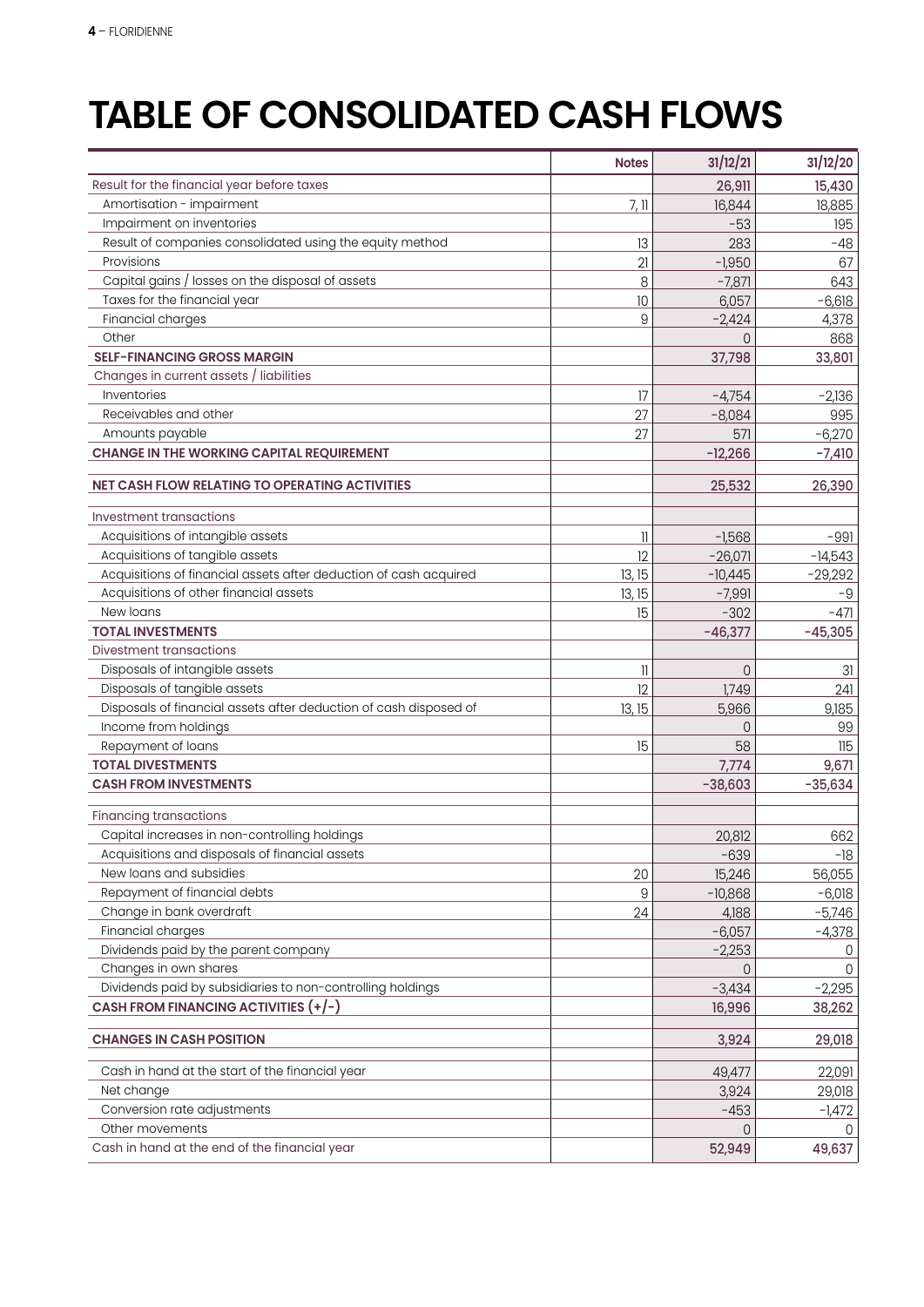### **CONSOLIDATED STATEMENT OF CHANGES IN EQUITY**

|                                                                                                     | <b>Share</b><br>capital | <b>Share</b><br>premium<br>at issue | <b>Revaluation</b><br>reserves | Own<br>shares            | Conso-<br>lidation<br>reserves | Conver-<br>sion rate<br>adjust-<br>ments | <b>Floridienne</b><br>equity | Non-<br>controlling<br><b>interests</b> | <b>Total</b><br>equity |
|-----------------------------------------------------------------------------------------------------|-------------------------|-------------------------------------|--------------------------------|--------------------------|--------------------------------|------------------------------------------|------------------------------|-----------------------------------------|------------------------|
| Opening balance as at<br>01/01/2020                                                                 | 4,855                   | 30,570                              | (270)                          | (1,868)                  | 97,109                         | (10,668)                                 | 119,728                      | 23,646                                  | 143,374                |
| Result for the financial year                                                                       |                         |                                     |                                |                          | 4,273                          |                                          | 4,273                        | 4,170                                   | 8,443                  |
| Other comprehensive<br>income                                                                       |                         |                                     | 547                            |                          |                                | (5,156)                                  | (4,609)                      | (1,171)                                 | (5,780)                |
| Total comprehensive income                                                                          |                         | ÷                                   | 547                            | $\overline{\phantom{a}}$ | 4,273                          | (5,156)                                  | (336)                        | 2,999                                   | 2,663                  |
| Capital increases                                                                                   |                         |                                     |                                |                          |                                |                                          |                              |                                         |                        |
| Capital increases<br>subsidiaries subscribed by<br>third parties                                    |                         |                                     |                                |                          |                                |                                          |                              | 710                                     | 710                    |
| <b>Dividends</b>                                                                                    |                         |                                     |                                |                          |                                |                                          |                              | (2,277)                                 | (2,277)                |
| Own shares (bought)/sold                                                                            |                         |                                     |                                |                          |                                |                                          |                              |                                         |                        |
| Re-assessment of debts<br>linked to selling and buying<br>options with non-controlling<br>interests |                         |                                     |                                |                          | (1,456)                        |                                          | (1,456)                      |                                         | (1,456)                |
| Transactions with non-<br>controlling interests                                                     |                         |                                     |                                |                          | (645)                          |                                          | (645)                        | 514                                     | (131)                  |
| Closing balance as at<br>31/12/2020                                                                 | 4,855                   | 30,570                              | 277                            | (1,868)                  | 99,281                         | (15, 824)                                | 117,291                      | 25,592                                  | 142,883                |
| Opening balance as at<br>01/01/2021                                                                 | 4,855                   | 30,570                              | 277                            | (1,868)                  | 99,281                         | (15, 824)                                | 117,291                      | 25,592                                  | 142,883                |
| Result for the financial year                                                                       |                         |                                     |                                |                          | 13,173                         |                                          | 13,173                       | 5,420                                   | 18,593                 |
| Other comprehensive<br>income                                                                       |                         |                                     | (1,314)                        |                          |                                | 802                                      | (512)                        | (917)                                   | (1,429)                |
| Total comprehensive income                                                                          |                         |                                     | (1,314)                        | $\qquad \qquad -$        | 13,173                         | 802                                      | 12,661                       | 4,503                                   | 17,164                 |
| Capital increases                                                                                   |                         |                                     |                                |                          |                                |                                          |                              |                                         |                        |
| Capital increases<br>subsidiaries subscribed by<br>third parties                                    |                         |                                     |                                |                          |                                |                                          |                              |                                         |                        |
| Dividends                                                                                           |                         |                                     |                                |                          | (2,252)                        |                                          | (2,252)                      | (3,203)                                 | (5,455)                |
| Own shares (bought)/sold                                                                            |                         |                                     |                                |                          |                                |                                          |                              |                                         |                        |
| Re-assessment of debts<br>linked to selling and buying<br>options with non-controlling<br>interests |                         |                                     |                                |                          | (2,548)                        |                                          | (2,548)                      |                                         | (2,548)                |
| Transactions with non-<br>controlling interests                                                     |                         |                                     |                                |                          | 6,458                          |                                          | 6,458                        | 13,402                                  | 19860                  |
| Closing balance as at<br>31/12/2021                                                                 | 4,855                   | 30,570                              | (1,037)                        | (1,868)                  | 114,112                        | (15,022)                                 | 131,610                      | 40,294                                  | 171,904                |

In 2021, the equity situation was impacted mainly by:

• the consolidated result for the period of € 18.6 million

• the dividend paid by the parent company to Floridienne S.A. shareholders (- € 2.3 million) for the 2020 financial year and the dividends paid to non-controlling shareholders in certain consolidated companies for the 2021 financial year (• € 3.2 million)

• the capital increase in SNAM (€ 10 million), BIOBEST (€ 10 million) and other companies in the Group (€ 1 million), totalling € 21 million

- the hedge reserves movement linked to the revaluation of hedging instruments on long-term debts (• € 1.3 million)
- transactions impacting on the percentage held in subsidiaries without entailing any modification of the controlling power (• € 6.5 million)

 $\cdot$  the change in conversion rate adjustments ( $\cdot \in$  0.1 million)

- the re-assessment of debts linked to the selling and buying options with non-controlling interests (• € 2.5 million)
- the goodwill on non-controlling interests (€ 5.3 million), recognised at fair value (full goodwill method) further to the global consolidation of BIOLOGICAL SERVICES.

As regards the 2021 financial year, the Floridienne Board of Directors will put a proposal to the Floridienne General Meeting to pay a gross dividend of € 2.5 per share.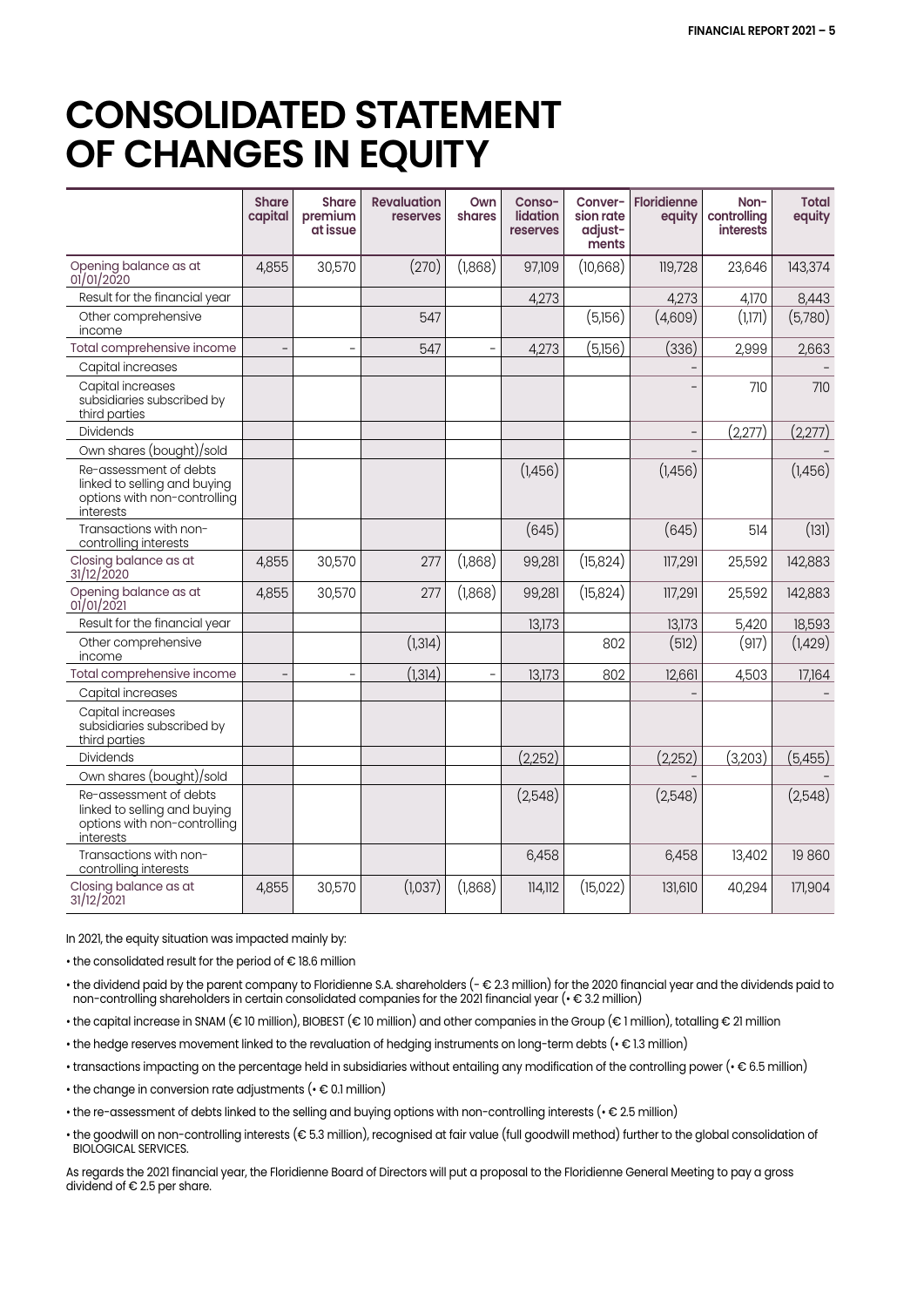

# **FLORIDIENNE SA**

Statutory Auditor's report 31 December 2021



THE POWER OF BEING UNDERSTOOD AUDIT | TAX | CONSULTING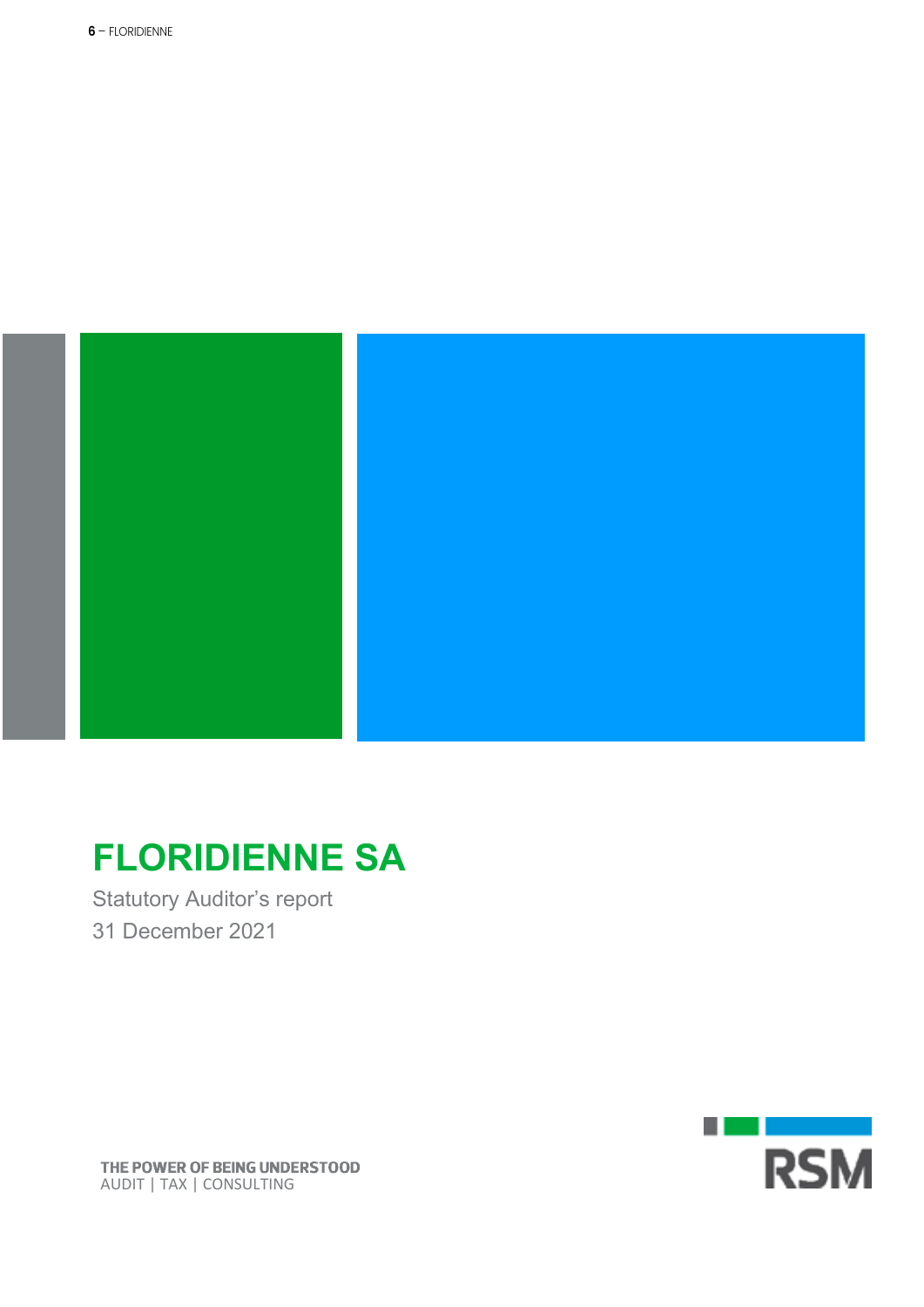

### **FLORIDIENNE SA**

#### **STATUTORY AUDITOR'S REPORT TO THE GENERAL MEETING OF THE COMPANY FOR THE YEAR ENDED 31 DECEMBER 2021**

#### **(CONSOLIDATE FINANCIAL STATEMENTS) THIS IS A FREE TRANSLATION OF THE ORIGINAL VERSION IN FRENCH**

In the context of the statutory audit of the consolidated financial statements of Floridienne SA (the « Company ») and its subsidiaries (together referred to as « the Group »), we hereby present our statutory auditor's report. It includes our report on the audit of the consolidated financial statements as well as the other legal and regulatory requirements. This is an integrated whole and is indivisible.

We have been appointed in the capacity of statutory auditor by the general shareholder's meeting of 1 June 2021, following the proposal formulated by the board of directors issued upon recommendation of the auit committee. Our statutory auditor's mandate expires on the date of the general meeting deliberating on the consolidated financial statements for the year ended 31 December 2023. We have performed the statutory audit of the consolidated financial statements of Floridienne SA for the first time this year.

#### **REPORT ON THE CONSOLIDATED FINANCIAL STATEMENTS**

#### **Unqualified opinion**

We have audited the consolidated financial statements of the Group, which comprise the consolidated statement of the financial position as at 31 December 2021, the consolidated income statement and other comprehensive income, the consolidated statement of changes in equity and the consolidated statement of cash flows fo the year then ended and the notes to the consolidated financial statements, including a summary of significant accounting policies and other explanatory information. Those consolidated financial statements show a balance sheet total of € 417.374 (000) and a profit for the year of € 18.593 (000).

In our opinion, the consolidated financial statements give a true and fair view of the Group's net equity and financial position as at 31 December 2021, as well as of its consolidated results and its consolidated cash flows for the year then ended, in accordance with International Financial Reporting Standards (IFRS) as adopted by the European Union and with the legal and regulatory requirements applicable in Belgium.

#### **Basis for the unqualified opinion**

We conducted our audit in accordance with International Standards on Auditing (ISAs) as applicable in Belgium. Our responsibilities under those standards are further described in the 'Statutory auditor's responsibilities for the audit of the consolidated financial statements' section in this report. We have complied with all the ethical

#### AUDIT | TAX | CONSULTING

RSM Belgium is a member of the RSM network and trades as RSM. RSM is the trading name used by the members of the RSM Network. Each member of the RSM network is an independent accounting and consulting firm which practices in his own right. The RSM network is not itself a separate legal entity in any jurisdiction

**RSM Réviseurs d'entreprises - Bedrijfsrevisoren BV-SRL** - Registered auditors - – Registered office : Chaussée de Waterloo 1151 - B 1180 Brussels .<br>VAT BE 0429.471.656 - RLP Brussels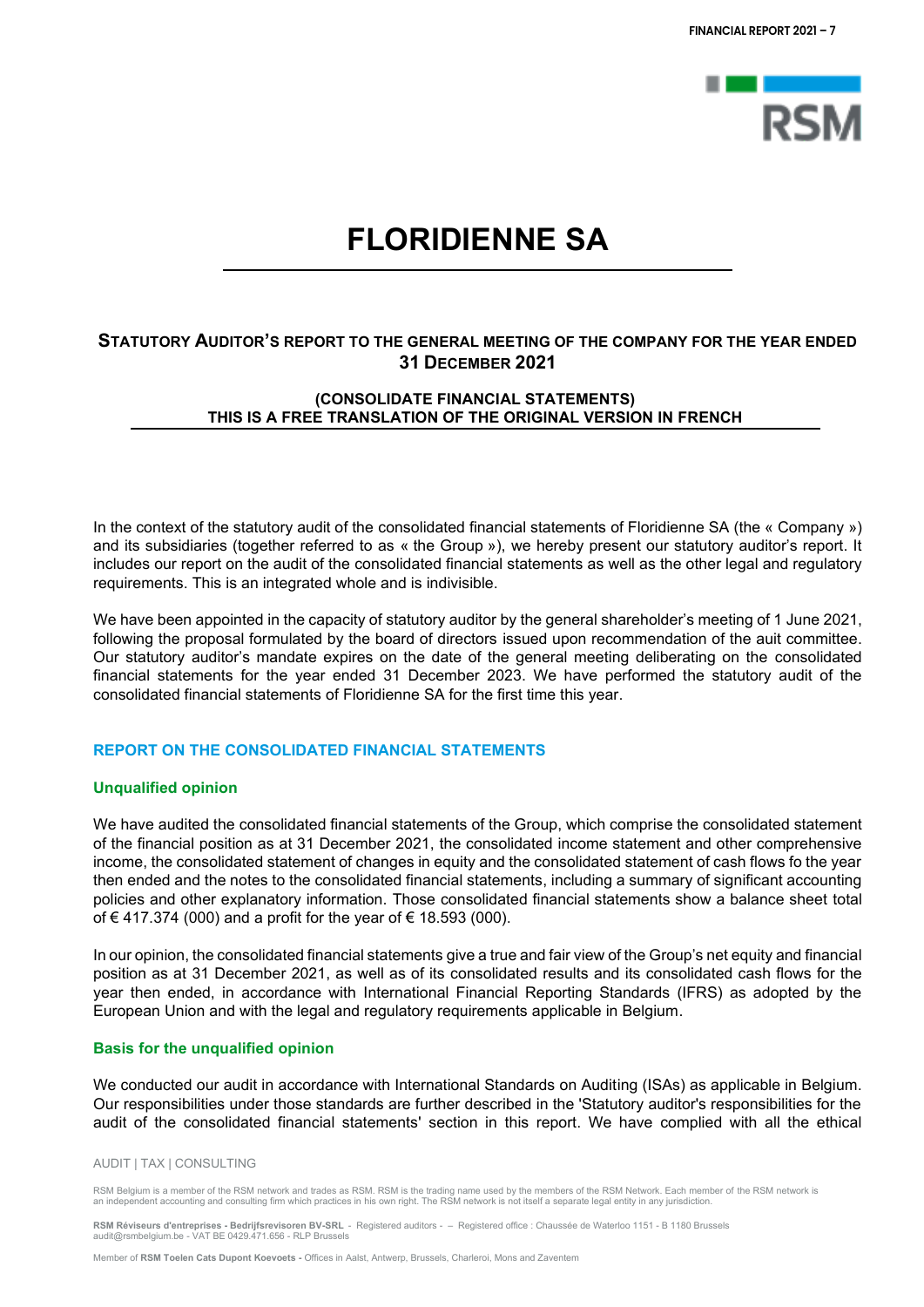

requirements that are relevant to the audit of consolidated financial statements in Belgium, including those regarding independence.

We have obtained from the board of directors and Company's officials the explanations and information necessary for performing our audit.

We believe that the audit evidence we have obtained is sufficient and appropriate to provide a basis for our opinion.

#### **Emphasis of matter paragraph**

Without qualifying our opinion expressed here above, we draw attention to:

- Note 11 "Intangible assets and Goodwill" to the consolidated financial statements, which describes the uncertainty relating to the assumptions used in the impairment test of goodwill related to the "Food" activities. The budgets used in the valuation model required the consideration of important assumptions. The realization of these assumptions is uncertain and the geopolitical situation of recent weeks reinforces these uncertainties;
- . Note 15 "Other non-current and current assets" to the consolidated financial statements, which describes the uncertainty relating to the valuation at fair value of the investment in the company Larzul, included in other non-current financial assets ( $\in$  2,600 (000)), and receivables held on this company ( $\in$  1,400 (000)), in particular with regard to the evolution of legal proceedings preventing the Group from exercising its power of control over this company; and
- Note 29 "Events after the closing date" to the consolidated financial statements, which describes the events . after the closing date that have a significant impact on the Group.

#### **Key audit matters**

Key audit matters are those matters that, in our professional judgment, were of most significance in our audit of the financial statements of the current period. These matters were addressed in the context of our audit of the financial statements as a whole, and in forming our opinion thereon. We do not provide a separate opinion on these matters.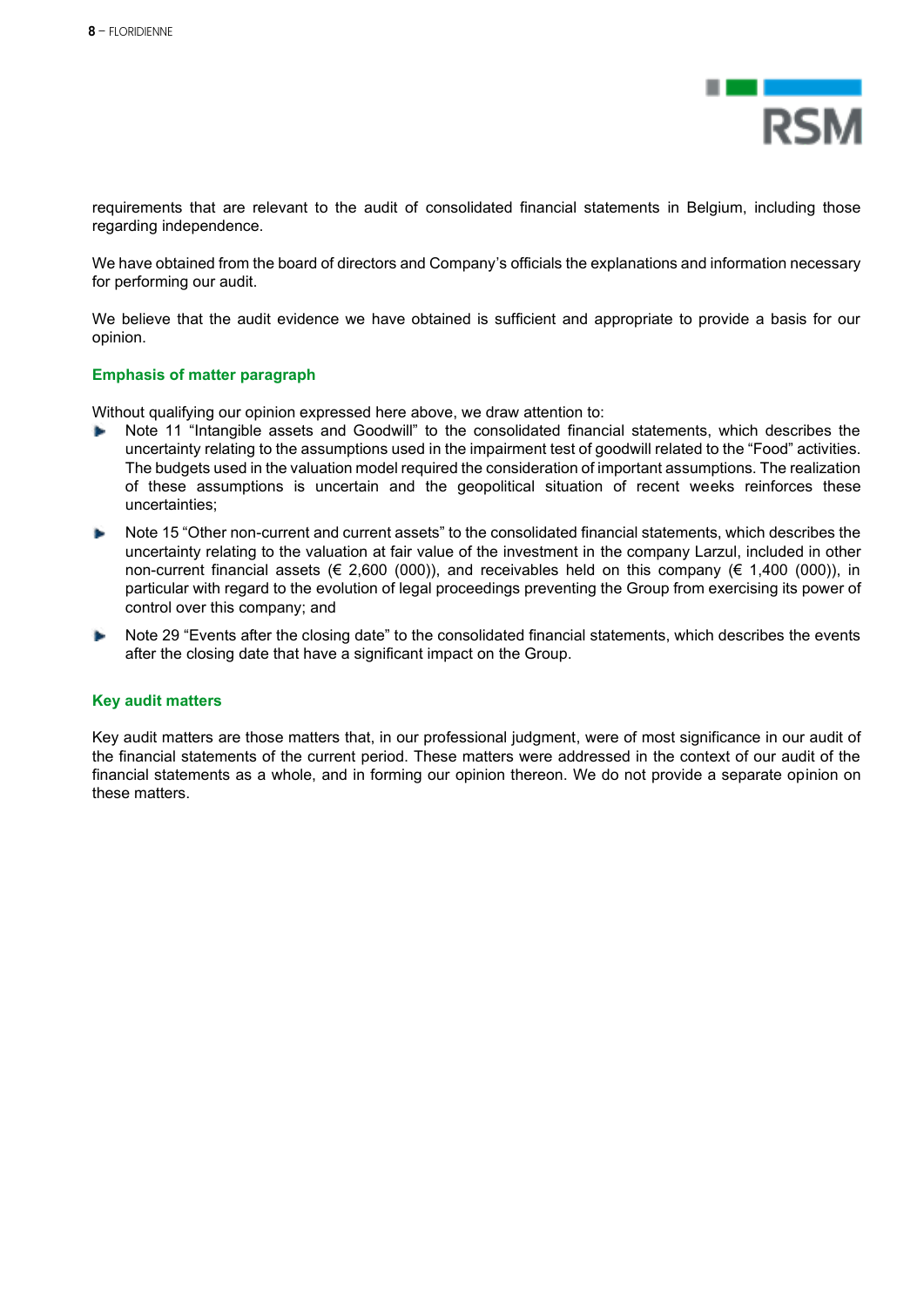

| Description of the key audit matter                                                                                                                                                                                                                                                                                                                                                                                                                                                                                                                                                                                                                                                                                                                                                                                                                                                                                                                                                                                                                                                                                                                                                                      | How our audit addressed the key audit matter                                                                                                                                                                                                                                                                                                                                                                                                                                                                                                                                                                                                                                                                                                                                                                                                                                                                                                                                                                                                                                                                                                                                  |
|----------------------------------------------------------------------------------------------------------------------------------------------------------------------------------------------------------------------------------------------------------------------------------------------------------------------------------------------------------------------------------------------------------------------------------------------------------------------------------------------------------------------------------------------------------------------------------------------------------------------------------------------------------------------------------------------------------------------------------------------------------------------------------------------------------------------------------------------------------------------------------------------------------------------------------------------------------------------------------------------------------------------------------------------------------------------------------------------------------------------------------------------------------------------------------------------------------|-------------------------------------------------------------------------------------------------------------------------------------------------------------------------------------------------------------------------------------------------------------------------------------------------------------------------------------------------------------------------------------------------------------------------------------------------------------------------------------------------------------------------------------------------------------------------------------------------------------------------------------------------------------------------------------------------------------------------------------------------------------------------------------------------------------------------------------------------------------------------------------------------------------------------------------------------------------------------------------------------------------------------------------------------------------------------------------------------------------------------------------------------------------------------------|
| 1. Valuation of goodwill                                                                                                                                                                                                                                                                                                                                                                                                                                                                                                                                                                                                                                                                                                                                                                                                                                                                                                                                                                                                                                                                                                                                                                                 |                                                                                                                                                                                                                                                                                                                                                                                                                                                                                                                                                                                                                                                                                                                                                                                                                                                                                                                                                                                                                                                                                                                                                                               |
| As of December 31, 2021, the net goodwill included in the<br>assets of the Group's balance sheet amounts to €98,711<br>(000) and represents 23.7% of total assets. Details of<br>goodwill are presented in note 11 to the consolidated<br>financial statements. According to IFRS [IAS 36 -<br>Impairment of Assets], the company must perform an annual<br>impairment test on goodwill. Based on the annual goodwill<br>impairment test, the board of directors concluded that no<br>goodwill impairment was necessary. The main assumptions<br>and sensitivities are presented in note 11 to the consolidated<br>financial statements. We considered that the valuation of<br>goodwill as well as the annual impairment test on these<br>assets constitute a key audit matter due to (1) the<br>importance of these assets in the consolidated financial<br>statements of Floridienne and (2) the required judgments<br>and accounting estimates made by the board of directors in<br>the assessment of potential impairment losses, which are<br>based on assumptions (forecast data and valuation<br>parameters) that could be influenced by current and future<br>economic conditions.              | Our approach to assessing the valuation of goodwill is based<br>on a detailed analysis of the forecasts and the annual<br>impairment test. The work consisted, among other things, of:<br>an assessment of the mathematical accuracy of the<br>calculations;<br>reconciliation with the forecast data approved by the<br>management committee;<br>an analysis of the assumptions used in the analytical<br>process underlying the annual impairment test prepared<br>by the board of directors, including future cash flows,<br>growth rates, discount rates and other relevant<br>assumptions;<br>a "robustness" test of the assumptions with regard to past<br>experience, in particular the assumptions applied in the<br>models used previously; and<br>assessment of the adequacy and appropriateness of the<br>information provided by the company in note 11 to the<br>consolidated financial statements in accordance with IAS<br>36.<br>Our financial valuation specialists were involved in carrying<br>out these procedures.<br>Reference to the notes to the consolidated financial<br>statements - Reference is made to the valuation of goodwill<br>in note 11. |
| 2. Accounting for business combinations                                                                                                                                                                                                                                                                                                                                                                                                                                                                                                                                                                                                                                                                                                                                                                                                                                                                                                                                                                                                                                                                                                                                                                  |                                                                                                                                                                                                                                                                                                                                                                                                                                                                                                                                                                                                                                                                                                                                                                                                                                                                                                                                                                                                                                                                                                                                                                               |
| In 2021, the Group entered into a business combination<br>(IFRS 3 – Business Combination), through the acquisition of<br>the Australian company Biological Services (Life Sciences<br>division) from January 1, 2021 onwards. Following this<br>operation, the Group made a provisional allocation of the<br>purchase consideration leading to the allocation of goodwill<br>totaling €12,000 (000). The final allocation of the purchase<br>considation has not yet been finalized, as the Group has 12<br>months following the date of the obtaining control (IFRS 3).<br>We considered the business combination with Biological<br>Services to be material to our audit because of the<br>judgments used in determining the date of obtaining control.<br>The Group has also definitively allocated the purchase<br>consideration and relating goodwill as part of the business<br>combination with Beneficial Insectary. This allocation of<br>goodwill to underlying assets and liabilities amounts to a net<br>(asset) value of €12,200 (000) and results in a residual<br>goodwill of €20,600 (000). We considered the purchase<br>price allocation of Beneficial Insectary to be material to our | With regard to accounting for business combinations, we<br>have, among others:<br>examined the acquisition agreement;<br>assessed the appropriateness of the accounting<br>$\overline{\phantom{0}}$<br>treatment:<br>assessed the information included in the notes to the<br>consolidated financial statements in this respect (note 32);<br>carried out specific procedures on the opening balance<br>sheet, in particular on the basis of financial and legal due<br>diligence reports; and<br>verified the identification and consistency of the<br>assumptions leading to the determination of the value of<br>the assets acquired and the liabilities assumed by the<br>Group (note 11).<br>Our financial valuation specialists were involved in carrying<br>out these procedures.<br>Reference to the notes to the consolidated financial<br>statements – Reference is made to the<br>business                                                                                                                                                                                                                                                                         |
| audit because of the judgments made in this exercise.                                                                                                                                                                                                                                                                                                                                                                                                                                                                                                                                                                                                                                                                                                                                                                                                                                                                                                                                                                                                                                                                                                                                                    | combination in notes 11 and 32.                                                                                                                                                                                                                                                                                                                                                                                                                                                                                                                                                                                                                                                                                                                                                                                                                                                                                                                                                                                                                                                                                                                                               |

#### **Responsibilities of the board of directors for the preparation of consolidated financial statements**

The board of directors is responsible for the preparation of consolidated financial statements that give a true and fair view in accordance with the International Financial Reporting Standards (IFRS) as adopted by the European Union, and for such internal control as the board of directors determines is necessary to enable the preparation of consolidated financial statements that are free from material misstatement, whether due to fraud or error.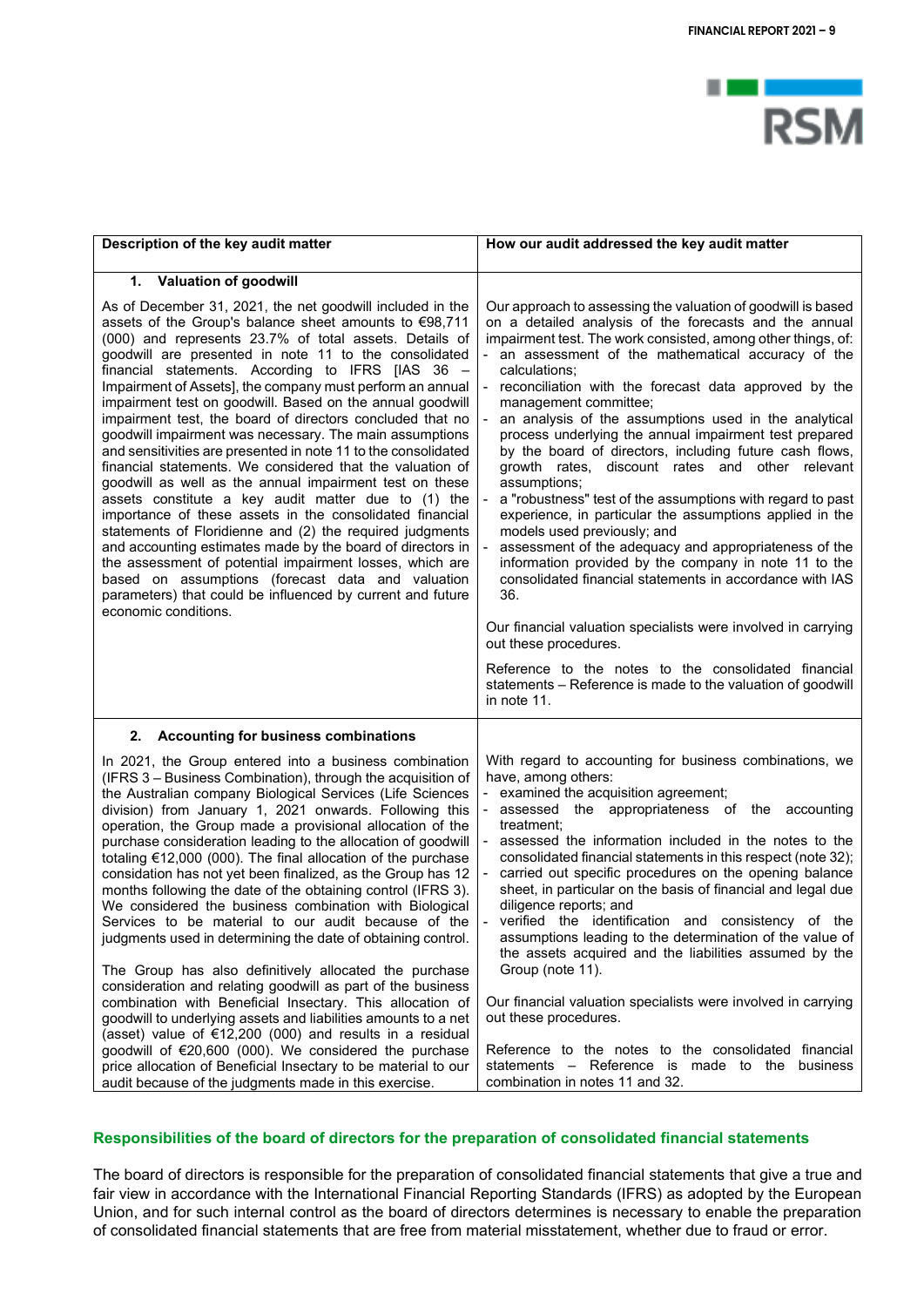

In preparing the consolidated financial statements, the board of directors is responsible for assessing the Group's ability to continue as a going concern, disclosing, as applicable, matters related to going concern and using the going concern basis of accounting unless the board of directors either intends to liquidate the Group or to cease operations, or has no realistic alternative but to do so.

#### **Responsibilities of the statutory auditor for the audit of the consolidated financial statements**

Our objectives are to obtain reasonable assurance about whether the consolidated financial statements as a whole are free from material misstatement, whether due to fraud or error, and to issue a statutory auditor's report that includes our opinion. Reasonable assurance is a high level of assurance, but is not a guarantee that an audit conducted in accordance with ISAs will always detect a material misstatement when it exists. Misstatements can arise from fraud or error and are considered material if, individually or in the aggregate, they could reasonably be expected to influence the economic decisions of users taken on the basis of these consolidated financial statements.

In performing our audit, we comply with the legal, regulatory and normative requirements applicable to the audit of consolidated financial statements in Belgium. A statutory audit does not provide any assurance as to the Group's future viability nor as to the efficiency or effectiveness of the board of directors has conducted or will conduct the business operations of the Group. Our responsibilities in relation to the board of director's use of the going concern accounting principle are described below.

As part of an audit in accordance with ISAs, we exercise professional judgment and maintain professional skepticism throughout the audit. We also:

- Identify and assess the risks of material misstatement of the consolidated financial statements, whether due . to fraud or error, design and perform audit procedures responsive to those risks, and obtain audit evidence that is sufficient and appropriate to provide a basis for our opinion. The risk of not detecting a material misstatement resulting from fraud is higher than for one resulting from error, as fraud may involve collusion, forgery, intentional omissions, misrepresentations, or the override of internal control;
- Obtain an understanding of internal control relevant to the audit in order to design audit procedures that are appropriate in the circumstances, but not for the purpose of expressing an opinion on the effectiveness of the Group's internal control;
- Evaluate the appropriateness of accounting policies used and the reasonableness of accounting estimates and related disclosures made by the board of directors, as well as information about them provided by the latter;
- Conclude on the appropriateness of the board of directors' use of the going concern basis of accounting and, based on the audit evidence obtained, whether a material uncertainty exists related to events or conditions that may cast significant doubt on the Group's ability to continue as a going concern. If we conclude that a material uncertainty exists, we are required to draw attention in our statutory auditor's report to the related disclosures in the consolidated financial statements or, if such disclosures are inadequate, to modify our opinion. Our conclusions are based on the audit evidence obtained up to the date of our statutory auditor's report. However, future events or conditions may cause the Group to cease to continue as a going concern;
- Evaluate the overall presentation, structure and content of the consolidated financial statements and whether the consolidated financial statements represent the underlying transactions and events in a manner that achieves fair presentation.
- Obtain sufficient appropriate audit evidence regarding the financial information of the entities or business activities within the Group for the purpose of expressing an opinion on the consolidated financial statements. We are responsible for directing, supervising and performing the group audit. We assume full responsibility for the auditor's opinion.

We also provide the the audit committee with a statement that we have complied with relevant ethical requirements regarding independence, and disclose to them, where appropriate, all relationships and other factors that may reasonably be thought to be a threat to our independence and any safeguards relating thereto.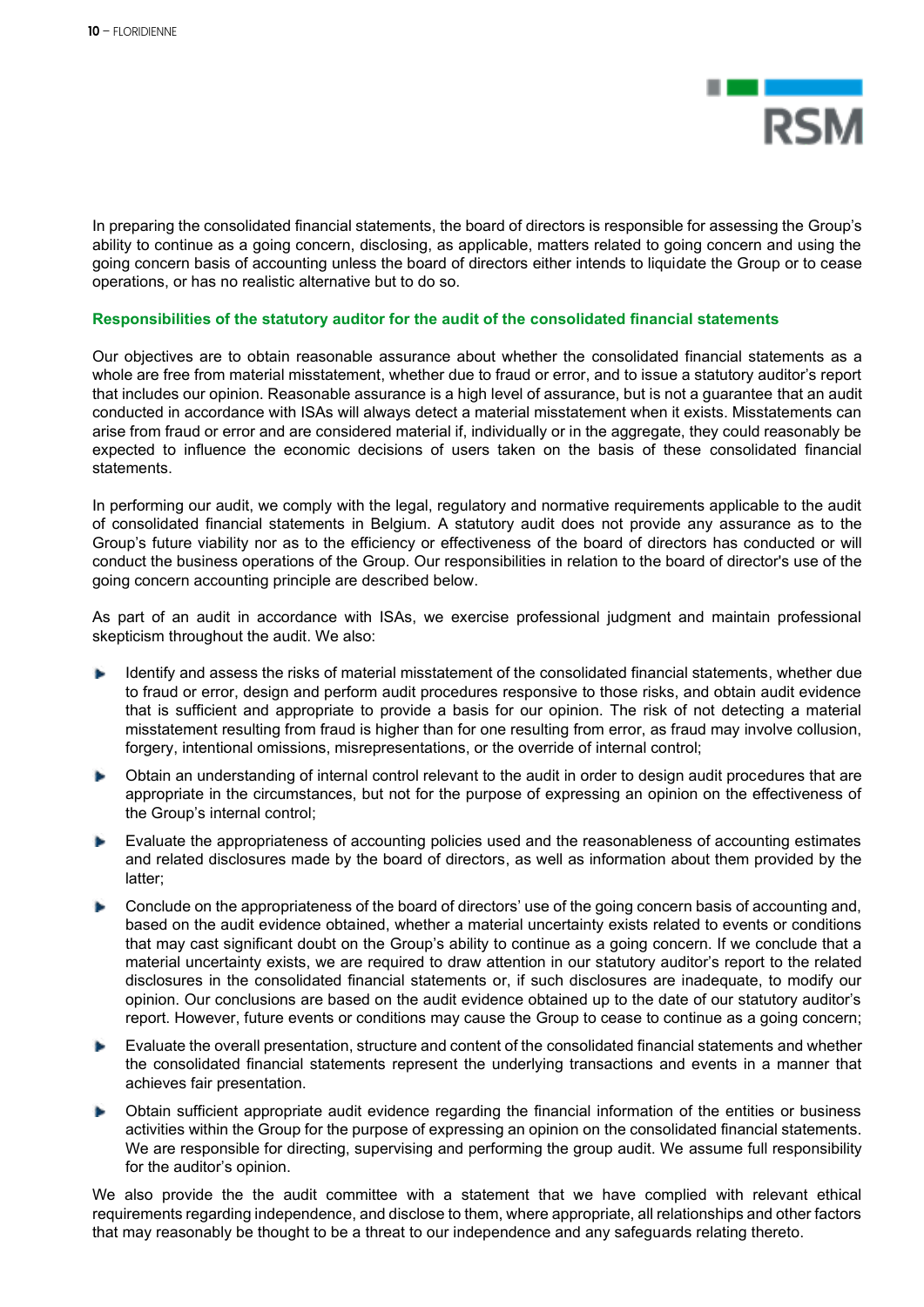

Among the items reported to the audit committee, we determine which topics were most significant in the audit of the financial statements of the current period and are therefore the key audit matters. We describe these matters in our statutory auditor's report, unless law or regulation precludes public disclosure about the report or in extremely rare circumstances, we determine that the matter should not be communicated in the auditor's report because the adverse consequences of doing so would reasonably be expected to outweigh the public interest benefits of such communication.

#### **OTHER LEGAL AND REGULATORY REQUIREMENTS**

#### **Responsibilities of the board of directors**

The board of directors is responsible for the preparation and the content of the directors' report and of the other non-financial information included in the annual report on the consolidated financial statements.

#### **Responsibilities of the statutory auditor**

In the context of our audit mandate and in accordance with the Belgian standard (revised version 2020) which is complementary to the International Standards on Auditing (ISAs) as applicable in Belgium, it is our responsibility to verify, in all material aspects, the directors' report on the consolidated financial statements and the other information included in the annual report, as well as to report on these matters.

#### **Aspects related to the directors' report and to the other information included in the director's report**

In our opinion, after having performed specific procedures in relation to the directors' report, the directors' report is consistent with the consolidated financial statements for the same financial year, and it is prepared in accordance with articles 3:32 of the Code of companies and associations.

In the context of our audit of the consolidated financial statements, we are also responsible for considering, in particular based on the knowledge acquired resulting from the audit, whether the directors' report on the consolidated financial statements and the other information included in the annual report, namely Group Profile, Key Figures of the Group and Corporate Governance Statement contain a material misstatement, i.e. information which is inadequately disclosed or otherwise misleading.

The non-financial information required by article 3:32, § 2 of the Companies and Associations Code is included in the director's report on the consolidated financial statements, section "Statement on non-financial information / Corporate Social Responsibility". For the preparation of this non-financial information, the Group has not based itself on a recognized European or international reference framework and the declaration does not cover all the non-financial topics provided for by article 3 of the law of September 3, 2017.

Based on the procedures performed, there are no other material misstatements we have to report to you. Furthermore, we do not express any form of assurance on the director's report or the other information included in the annual report (including non-financial information).

#### **Statement related to independence**

- Our audit firm did not provide services which are incompatible with the statutory audit of consolidated financial  $\sim$ statements, and we remained independent of the Company in the course of our mandate.
- The fees related to additional services which are compatible with the statutory audit of consolidated financial statements as referred to in article 3:65 of the Code of companies and associations are duly disclosed and intemized in the notes to the consolidated financial statements.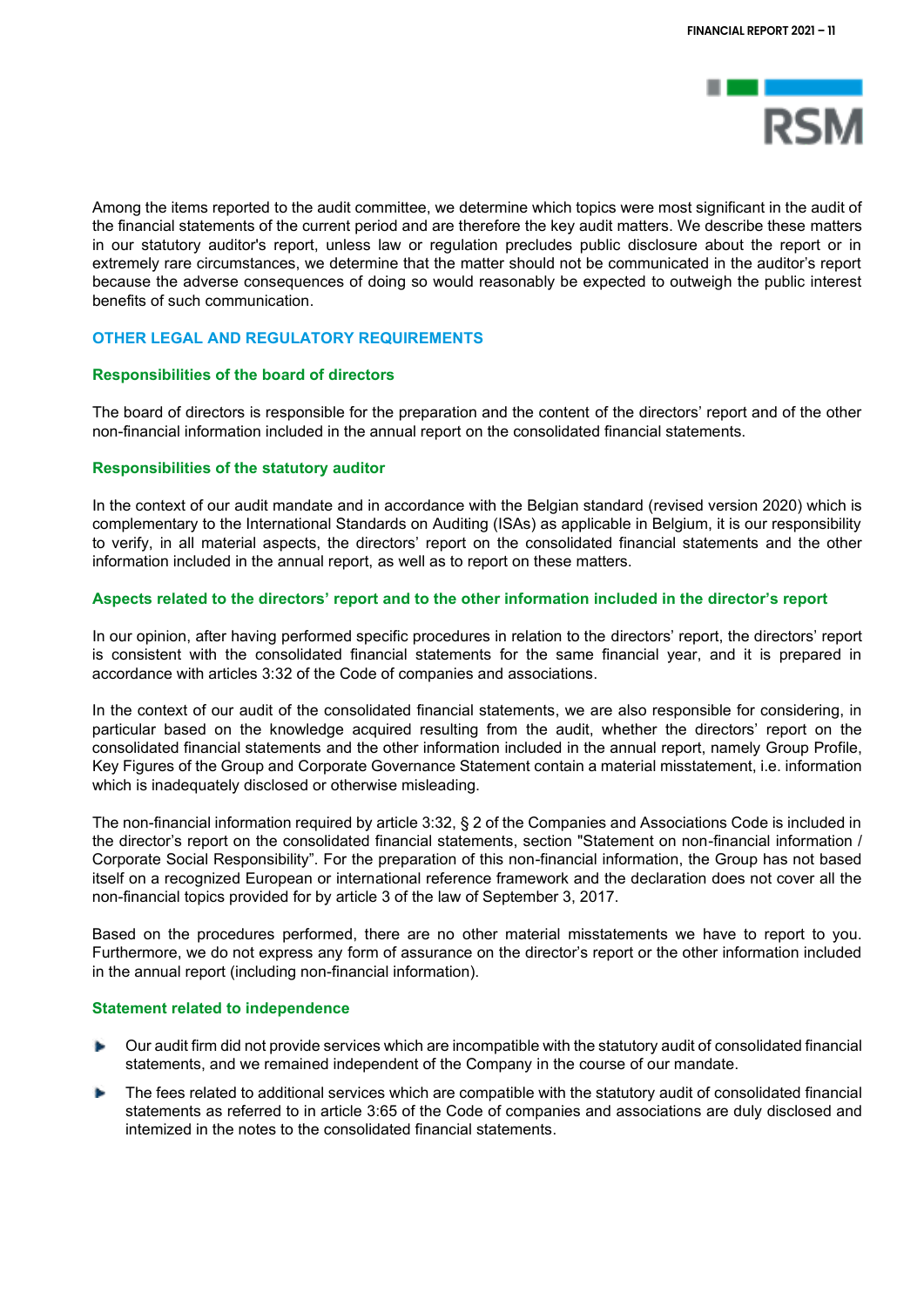

#### **European Single Electronic Format (ESEF)**

In accordance with the standard relating to the verification of compliance of financial statements with the Single European Electronic Format (hereinafter "ESEF"), we must verify compliance with the ESEF format with the regulatory technical standards defined by European Delegated Regulation No. 2019/815 of December 17, 2018 (hereinafter "Delegated Regulation"). The administrative body is responsible for drawing up, in accordance with ESEF requirements, consolidated financial statements in the form of an electronic file in ESEF format (hereinafter digital consolidated financial statements) included in the annual financial report. Our responsibility is to obtain sufficient and appropriate evidence to conclude that the format and XBRL markup of the digital consolidated financial statements comply, in all material respects, with the ESEF requirements under the Delegated Regulation. The annual financial report and the digital consolidated financial statements have not yet been delivered to us at the date of this report. If, upon reviewing the digital consolidated financial statements, we conclude that there is a material misstatement, we will be required to report the matter to the governing body and request that the governing body make the necessary changes. Failing this, we would be required to modify this report relating to the fact that the format of the digital consolidated financial statements included in the Group's annual financial report are, in all material respects, drawn up in accordance with the ESEF requirements under the Delegated Regulation.

#### **Other statements**

This report complies with the content of our additional report intended for the audit committee referred to in Article 11 of Regulation (EU) No 537/2014.

Antwerp, 29 APRIL 2022

RSM RÉVISEURS D'ENTREPRISES - BEDRIJFSREVISOREN BV-SRL STATUTORY AUDITOR REPRESENTED BY GERT VAN LEEMPUT **PARTNER**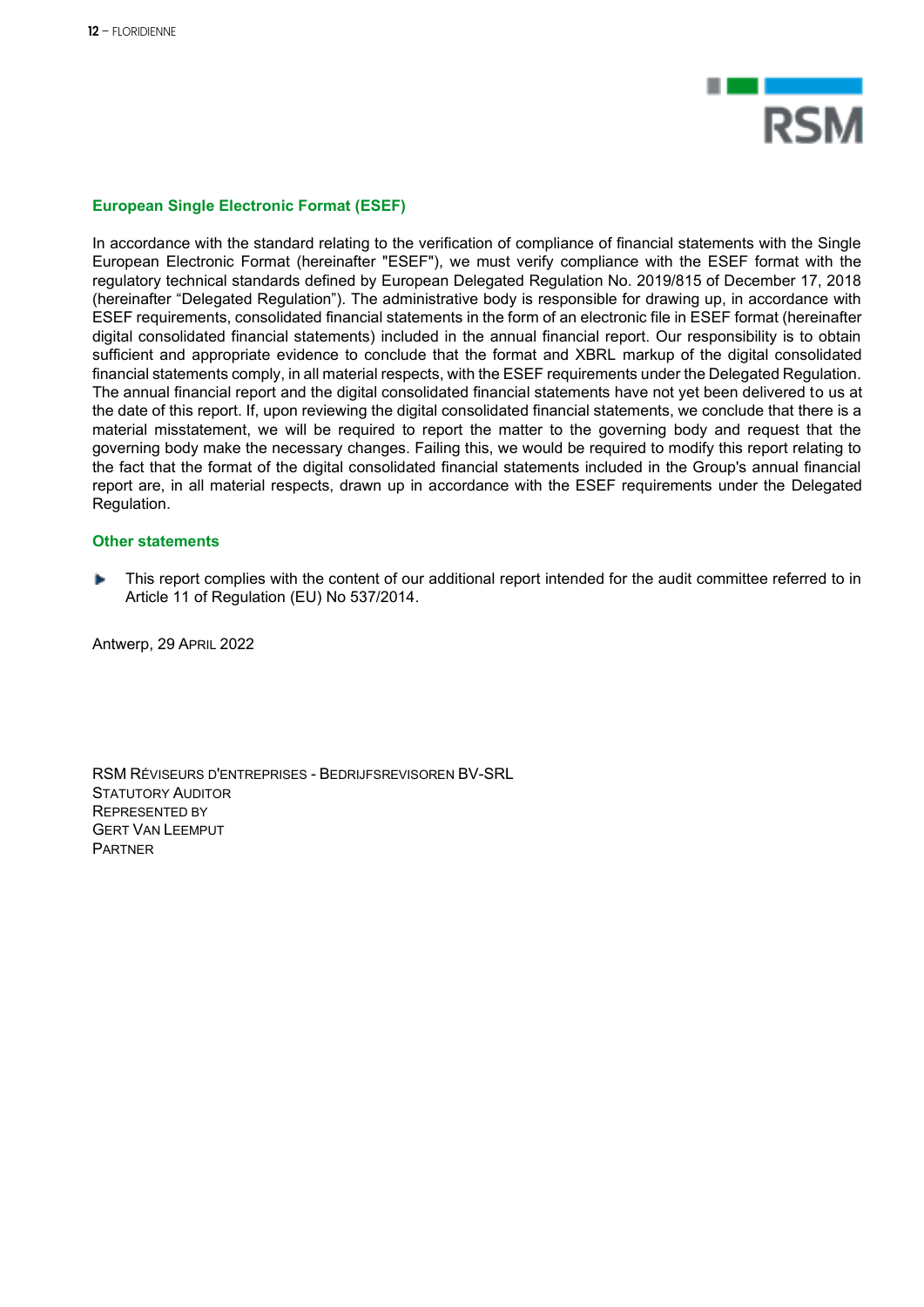# **FINANCIAL CALENDAR**

| Ist interim statement  | 25 May 2022       |
|------------------------|-------------------|
| Annual general meeting | 7 June 2022       |
| Half-year results      | 30 September 2022 |
| 2nd interim statement  | 30 November 2022  |